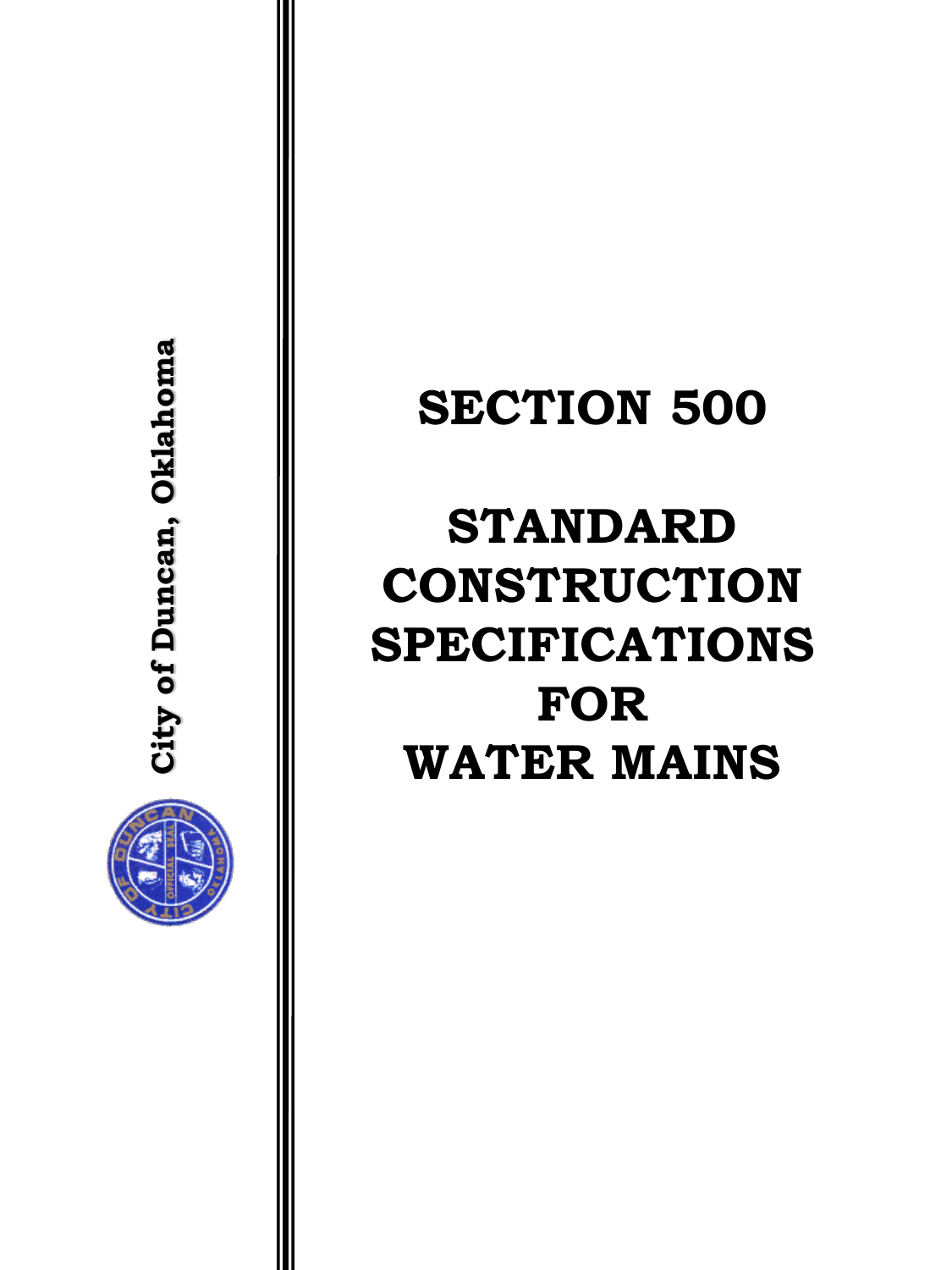# **TABLE OF CONTENTS SECTION 500**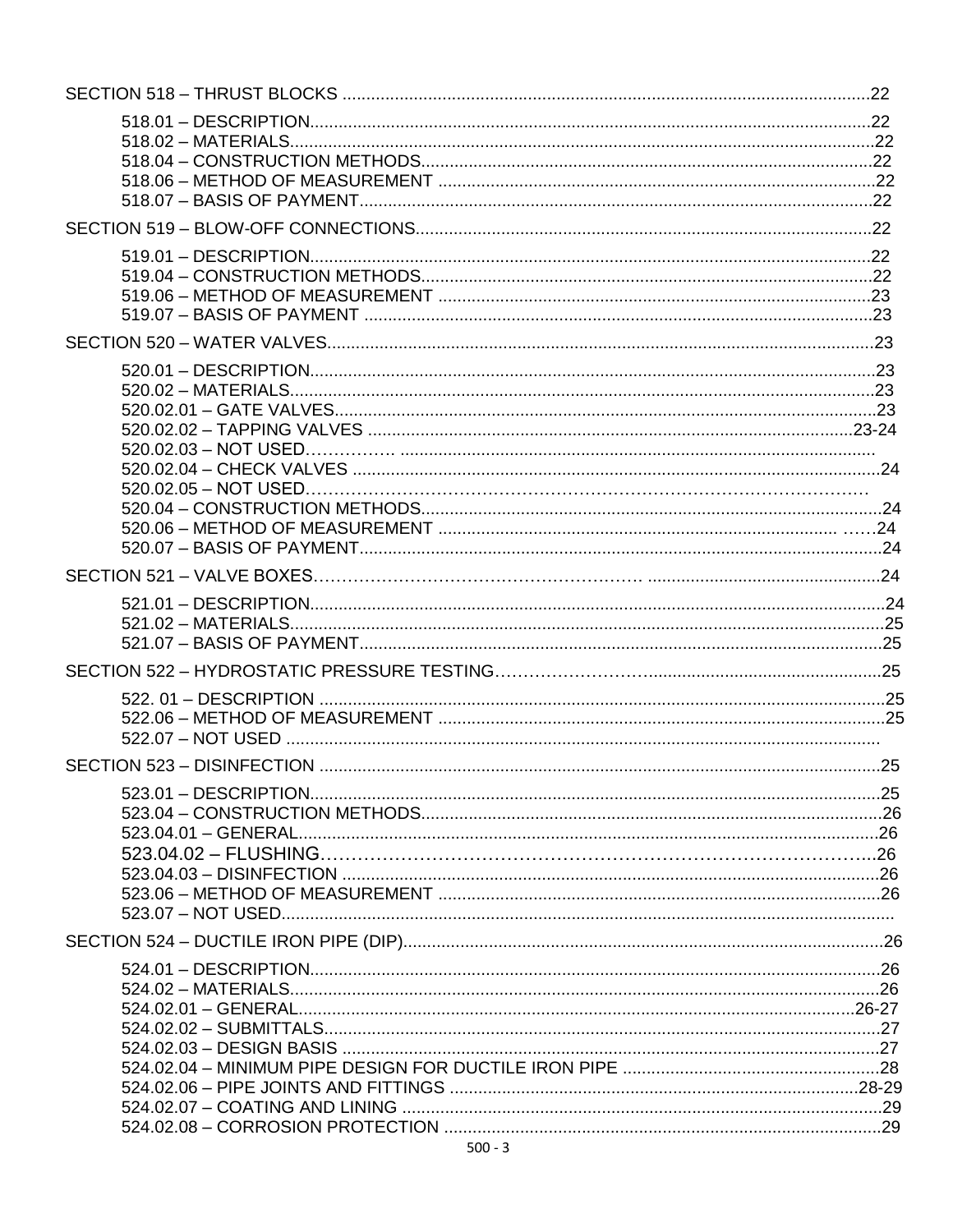| SECTION 532 - TAPPING SI FEVES | .35 |
|--------------------------------|-----|
|                                |     |
|                                |     |
|                                |     |
|                                |     |
|                                |     |
|                                |     |
|                                |     |
|                                |     |
|                                |     |
|                                |     |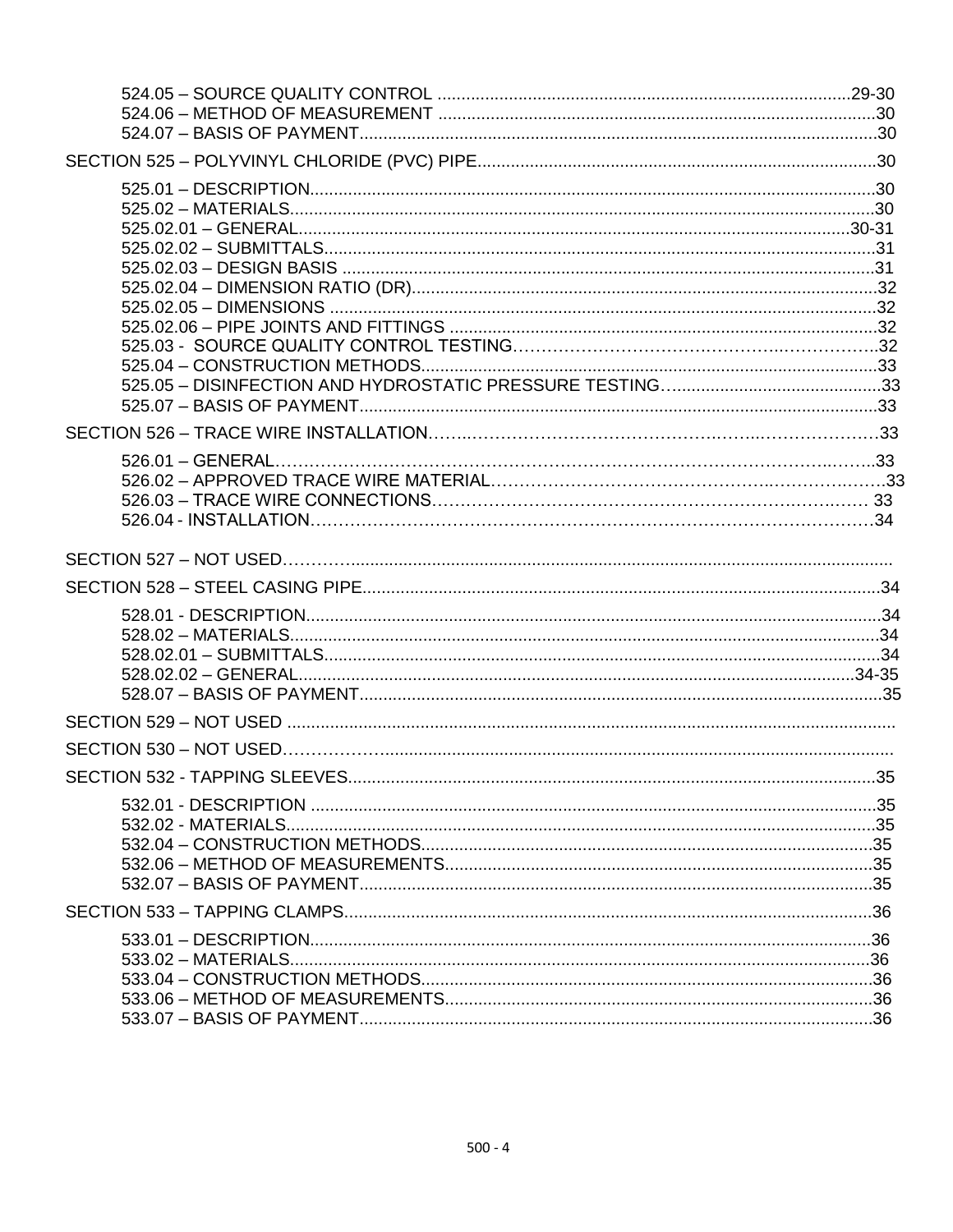## **SECTION 500 – WATER MAINS**

## **SECTION 500 – CONSTRUCTION REQUIREMENTS**

#### **500.01 – DESCRIPTION**

This section covers general requirements for construction of water lines and appurtenances as described herein. The intent of these specifications is to provide for complete installation including materials, labor and equipment necessary to complete the work.

All design, materials, construction, sampling and testing shall comply with ODEQ rules and regulations and AWWA Standards. These specifications shall apply to water mains with nominal diameter of 6" through 12" only.

The work to be done under this contract consists in general of the installation of pipe, fittings, specials, valves, and other pipe line appurtenances, shall include unloading such material at the point of delivery, hauling, distribution and installation thereof; the furnishing and installation of all jointing materials, gate valves, air valves and appurtenances, structures, concrete and all other materials required by the plans and specifications; making all specified and necessary connections with existing mains; making all required tests; restoration of all roadways, streets, driveways, sidewalks, crosswalks, and street crossing surfaces, and replacement or repair of all drains, sewers, conduits, water, oil and gas lines, fences, culverts, bridges and other structures which may be damaged in the prosecution of the work; maintenance of traffic across sites of the work where required, with all necessary barricades, lights and other safety provisions; making of all repairs to coatings and linings of pipe under the supervision of a representative of the pipe manufacturer; and the performance of all other work required by the plans and as specified herein.

#### **500-02 - EXCAVATION AND BACKFILLING**

- A.) DEFINITION The terms "excavation" and "trenching", as used herein or in any other reference to the work under contract shall refer to and mean any and all material excavated, for whatever purpose, in accordance with the terms of the specifications, plans, proposal and contract, and shall include all subsequent handling, backfilling, compacting, disposal of excess excavation materials, and the preparation of all sub-grades, etc., necessary for a first class job.
- B.) EXCAVATION WORK Excavation work shall include clearing and preparation of the trench or excavation size, including the removal of all surface vegetation, stumps and debris; all sheeting, shoring, bracing, protection of adjacent property, preparation of all sub-grades, storage of excavated materials off of the excavation site where necessary, backfilling, tamping and otherwise compacting of backfill and specified embankments, grading and surfacing; moving, hauling or otherwise transporting excavated materials from whatever source, where materials are to be returned to the excavation site for backfill purposes, as directed by the Engineer; and all other excavation stipulated in this specification.
- C.) CLASSIFICATION OF EXCAVATION There shall be no classification of excavated materials (except as otherwise provided for in the proposal) and the term "excavation" shall include all materials excavated or removed on the several sites of the work regardless of the type, character, composition or condition of the materials so excavated; and shall further include all debris, junk, broken concrete and all other materials within the excavation limits.
- D.) PIPE TRENCH EXCAVATION Pipe lines shall be installed to the alignment, grades and elevations shown on the drawings. Grade and alignment of pipe and pipe sub-grades will ordinarily be obtained from offset (hub) stakes. Trenches shall be dug by means of a backhoe, trackhoe or trenching machine wherever practicable. The use of any other type of power excavating equipment such as drag line or power shovel will not be permitted except with special authorization by the Engineer and under such requirements relative to uniformity of trench width and vertical trench banks as they may require. Hand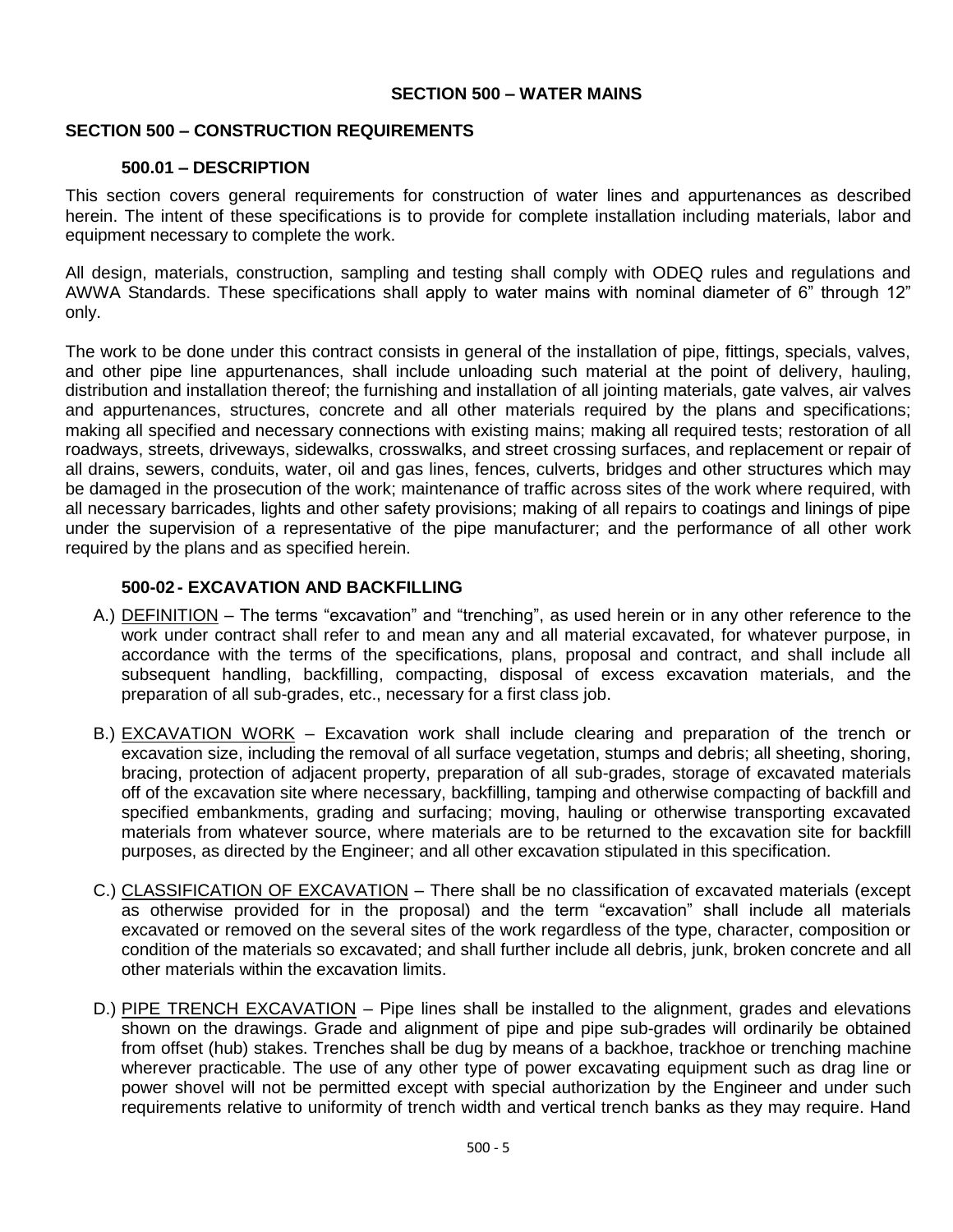digging will be required where the operation of trench digging machinery will damage trees, buildings, surface or subsurface structures.

The minimum width of trench cut for each size of pipe shall be as follows:

| SIZE OF PIPE | <b>WIDTH OF</b> |
|--------------|-----------------|
|              | <b>TRENCH</b>   |
| 6"           | 20"             |
| 8"           | 22"             |
| 10"          | 24"             |
| 12"          | 28"             |

The trenching machine shall be maintained on a sufficiently level roadbed to provide substantially vertical trench walls. The maximum horizontal offset of the trench bottom from the trench top (undercutting) shall be two inches.

- E.) Where soft foundation is encountered in the trench bottom, the Contractor shall excavate below grade and provide either a gravel cushion or a concrete cradle for the purpose of supporting the pipe, as directed by the Engineer.
- F.) All bell holes shall be of ample size
- G.) All excavated materials shall be deposited on the sides of trenches at such a distance that no additional load due to surcharge is placed on the bank, and shall also be deposited or moved after original deposit in such a manner that the pipe laying crew and the public, when the trench is in highway or city streets, will be inconvenienced as little as possible.
- H.) It will be the Contractor's responsibility to maintain the trench banks in a stable and vertical position by use of all necessary bracing or sheeting required for safety.
- I.) The Contractor will be required to keep the pipe trenches free from water and shall keep the natural ground water table or surface not less than four (4) inches below the elevation of the finished sub-grade, from the time the sub-grade preparation is started until the pipe has been backfilled. No work shall be done in trenches after rough excavation is completed if the sub-grade is submerged or within four (4) inches of ground water. All water removed in the dewatering of trenches and other excavations shall be disposed of in a satisfactory manner. The Contractor shall be liable for all damages to private property caused by such disposal of water.
- J.) Rock Excavation In rock excavation, the Contractor shall over-excavate six (6) inches and place 6 inches of screenings in the trench upon which the pipe is laid. The Contractor shall further backfill over pipe with same or earth free from stone or rocks, to a depth of 6 inches.
- K.) BACKFILLING TRENCHES. Except where water mains lie under drives, streets, or alleys, backfill shall be brought up around the pipe in six inches (6") loose measurement layers from materials selected from the trench excavation, compacted by means of mechanical or hand tampers to twelve inches (12") above the top of the pipe, compaction shall be to ninety percent (90%) standard proctor density. Where water main crosses under drives, streets or alleys, the backfill shall be brought up from the point twelve inches (12") above the pipe as outlined above in six inch (6") layers compacted by mechanical or hand tampers to a minimum of ninety (90%) standard proctor density with the exception that the top twelve inches (12") the backfill under the drive shall be compacted to ninety-five percent (95%).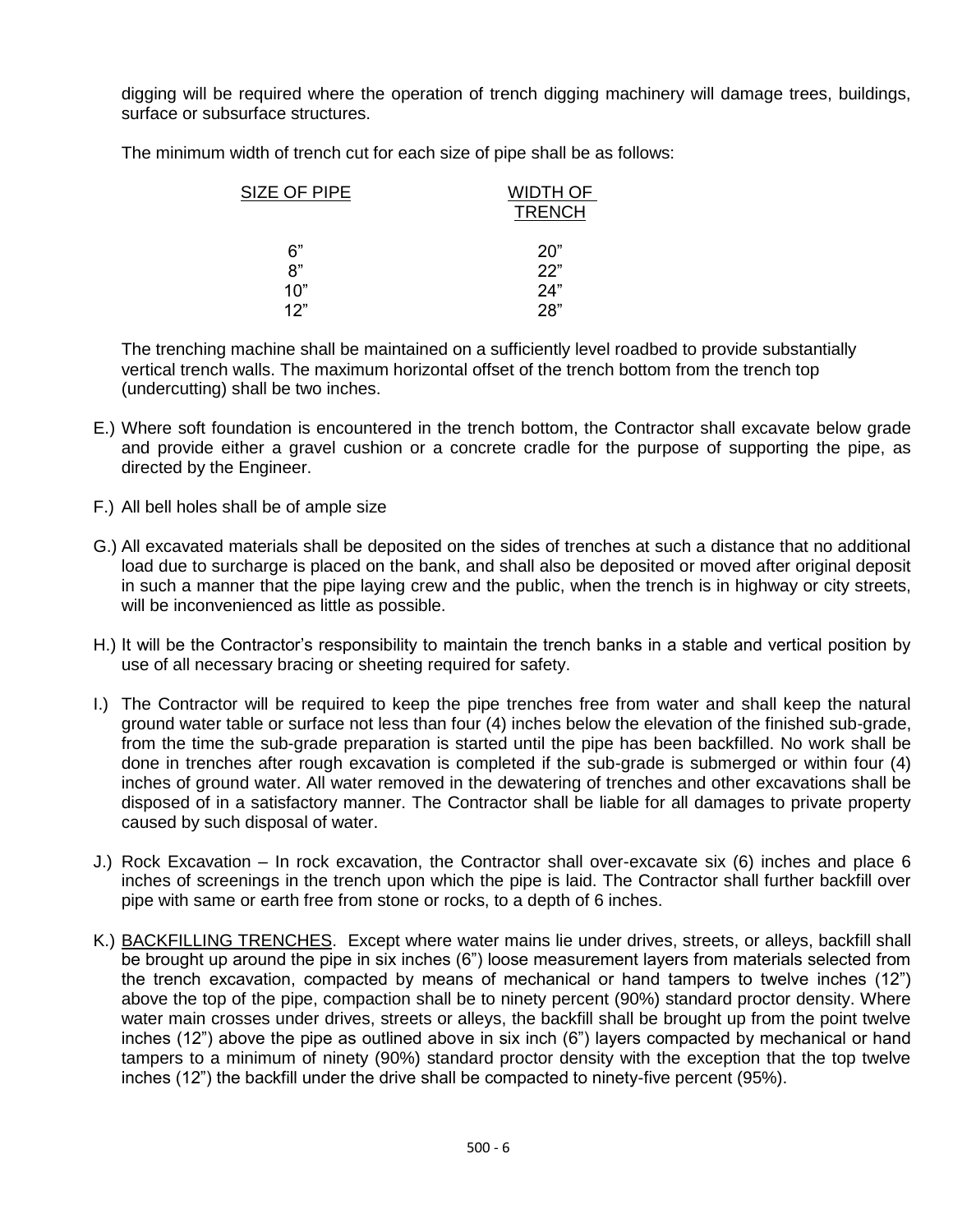Where the main crosses or lies within the paved portion of a street or alley, special construction details as shown on the plans shall govern. In open areas the back fill from the point twelve inches above the top of the pipe shall be placed within the trench by either hand or machine methods and the top of the trench shall be left slightly mounded to allow for future settlement.

All tamping and backfill shall be to the approval of the Engineer. In compacted backfill driveways, streets, or alleys, the backfill shall extend three feet (3') on each side of the driveway, street or alley.

L.) DISPOSAL OF EXCESS EXCAVATION MATERIALS. In general, excess excavated materials from trenches located in open fields and unimproved property will be distributed directly back over the pipe line and within the pipe line right-of-way, to a maximum depth above the original ground elevation at any point of six (6) inches, at and across the trench, and sloping uniformly each way therefrom. Materials so wasted shall be carefully finished with a drag or blade machine to have a neat and uniform appearance without obstructing drainage at any point.

Except as stated in the above paragraph, all excess excavated material remaining after final settlement of the trenches has occurred shall be removed and disposed of by and at the expense of the Contractor, and to the satisfaction of the Engineer.

- M.) REPLACEMENT OF SOD. Where shown on the plans, the Contractor shall replace sod removed or destroyed in the excavation of pipe trenches with new sod of a quality and condition and from a source approved by the Engineer. All such sod furnished shall be equal to or better than the original sod removed. Sod replaced shall be kept watered for a period of one month after installation.
- N.) TREES AND SHRUBBERY. The Contractor shall use every possible precaution to prevent injury to trees and shrubbery on and adjacent to the site of work. He shall replace, at his own expense, any such trees or shrubbery damaged or destroyed by him, unless the removal thereof is required by the plans or is authorized by the Engineer. When tree roots one and one-half inches  $(1 \frac{1}{2})$  or larger are encountered in making the excavation the roots are not to be cut. Hand excavation shall be used, and any damaged root or roots 1  $\frac{1}{2}$ " or larger shall be treated with a creosote paint as directed by the Engineer.
- O.) LENGTH OF DITCH TO BE OPENED. In no case shall more than three hundred (300) feet of ditch be opened at one time in advance of the pipe laid, without consent of the Engineer.
- P.) DRIVEWAYS. When the water main passes underneath any private driveway, tunneling shall not be used, unless special permission is given by the Engineer. Driveway pavement shall be saw cut to the pipe trench width to allow the main to be laid and for the proper backfilling of the ditch. After the main is laid and ditch is properly backfilled, the driveway shall be restored to as good a condition as found. See standard detail drawings.

Where driveways are cut to private residences, they shall be cut, the pipe installed, and trench properly backfilled all in the same day.

Where the water main passes underneath any private or public driveway, where the driveway is used for parking cars such as at shopping centers, large business buildings, stores, etc., the Contractor shall confer with the Engineer for an approved method of procedure in doing work in order to minimize the interference of traffic to and from the parking area.

Q.) PUBLIC STREETS AND ROADS. All public streets and roads which are closed to traffic, under authority of proper permit, shall be protected in accordance with the requirements of the authority having jurisdiction over the street or road by means of effective barricades on which shall be placed acceptable warning signs.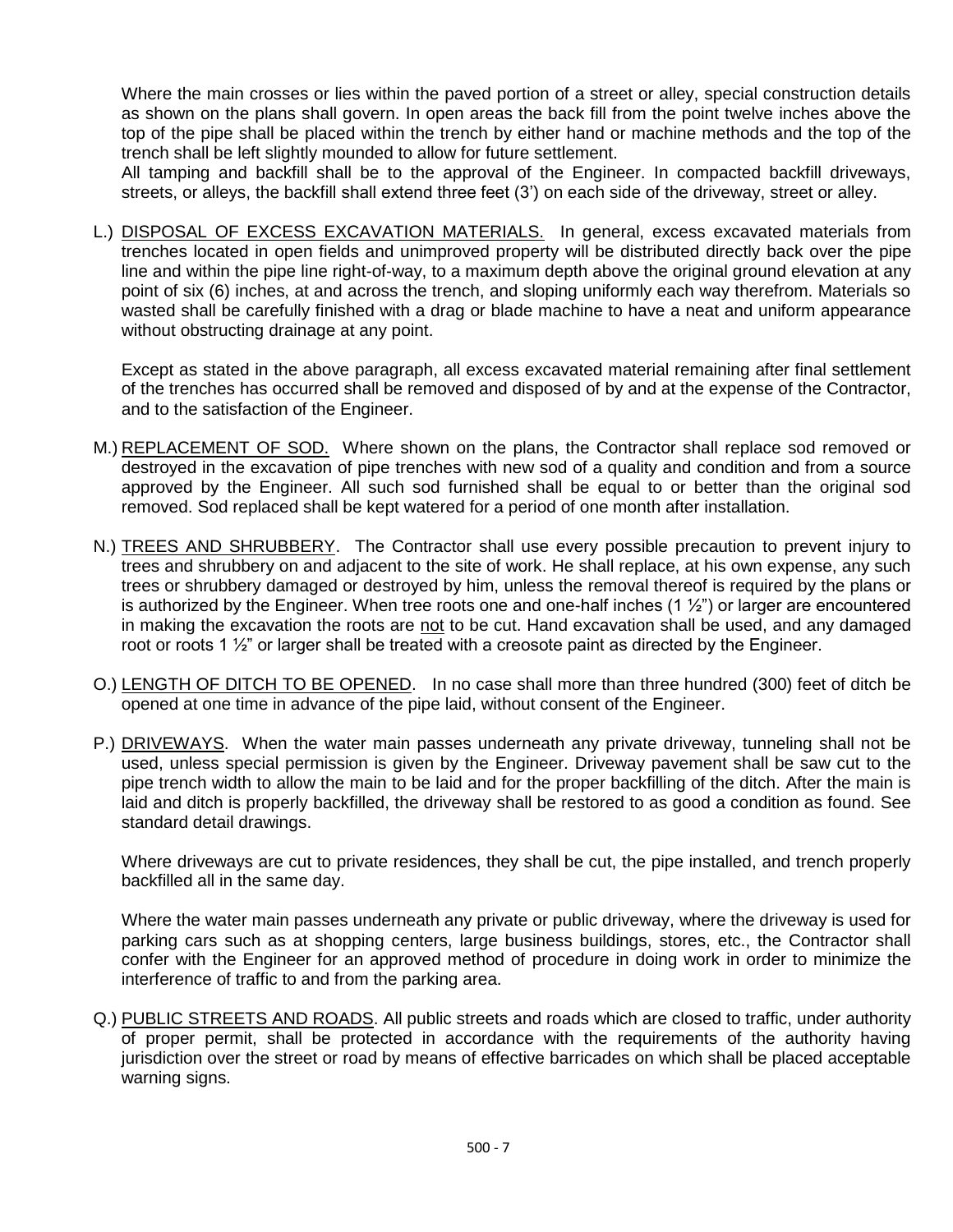Materials stored upon or alongside public streets and highways shall be so placed and the work at all times shall be conducted so as to cause the minimum obstruction and inconvenience to the traveling public.

All barricades, signs, warning lights and other protective devices shall be installed and maintained in conformity with applicable statutory requirements.

# **500.03 – MATERIALS CERTIFICATIONS**

The Contractor, in all cases, shall furnish required samples without charge. A laboratory approved by the City shall perform all tests. When the Standard Specifications require testing of prefabricated products or any other materials, the City Engineer may waive local testing requirements in lieu of a certification from the manufacturer that the material or product furnished conforms to the appropriate Specifications as called for in the Standard Specifications.

# **GENERAL REQUIREMENTS**

The Contractor shall be responsible for obtaining all certifications and arranging for their delivery to the proper destinations as required by this specification. A responsible representative of the company that issues the certification shall sign materials certifications. The official company title of the signer must be clearly shown immediately beneath the Contractor's signature.

All certifications shall be furnished in duplicate and each copy shall show the following information:

- A) City's Project Name or Number
- B) Name of Contractor
- C) Identification Markings on Shipment
- D) Quantity of Material Represented by the Certification

When certified mill tests are submitted as a Type A certification the quantity information need not be furnished provided that the identifying heat number is permanently rolled, stamped or otherwise permanently affixed to each individual piece of material in the shipment covered by the certification.

# **TYPES OF CERTIFICATIONS**

Unless otherwise specified, a certification shall be one of the following types:

A) Type A certification shall be prepared by the manufacturer and shall consist of a certified copy of a report covering tests conducted by an approved laboratory. Such tests shall have been conducted on samples obtained from the lot or lots of material in the shipment.

B) Type B certification shall consist of a certification prepared by the manufacturer and shall show the limits of test values as determined by an approved manufacturer's laboratory, a qualified commercial laboratory or other approved laboratory.

C) Type C certification shall be prepared by the manufacturer and shall certify that the material in the shipment conforms to the same formula and/or is essentially the same as the material previously approved by the City Engineer.

D) Type D certification shall be prepared by the manufacturer and shall state that the materials meet the applicable Specifications. These Specifications shall be listed by number, section reference or other appropriate identification acceptable to the City Engineer.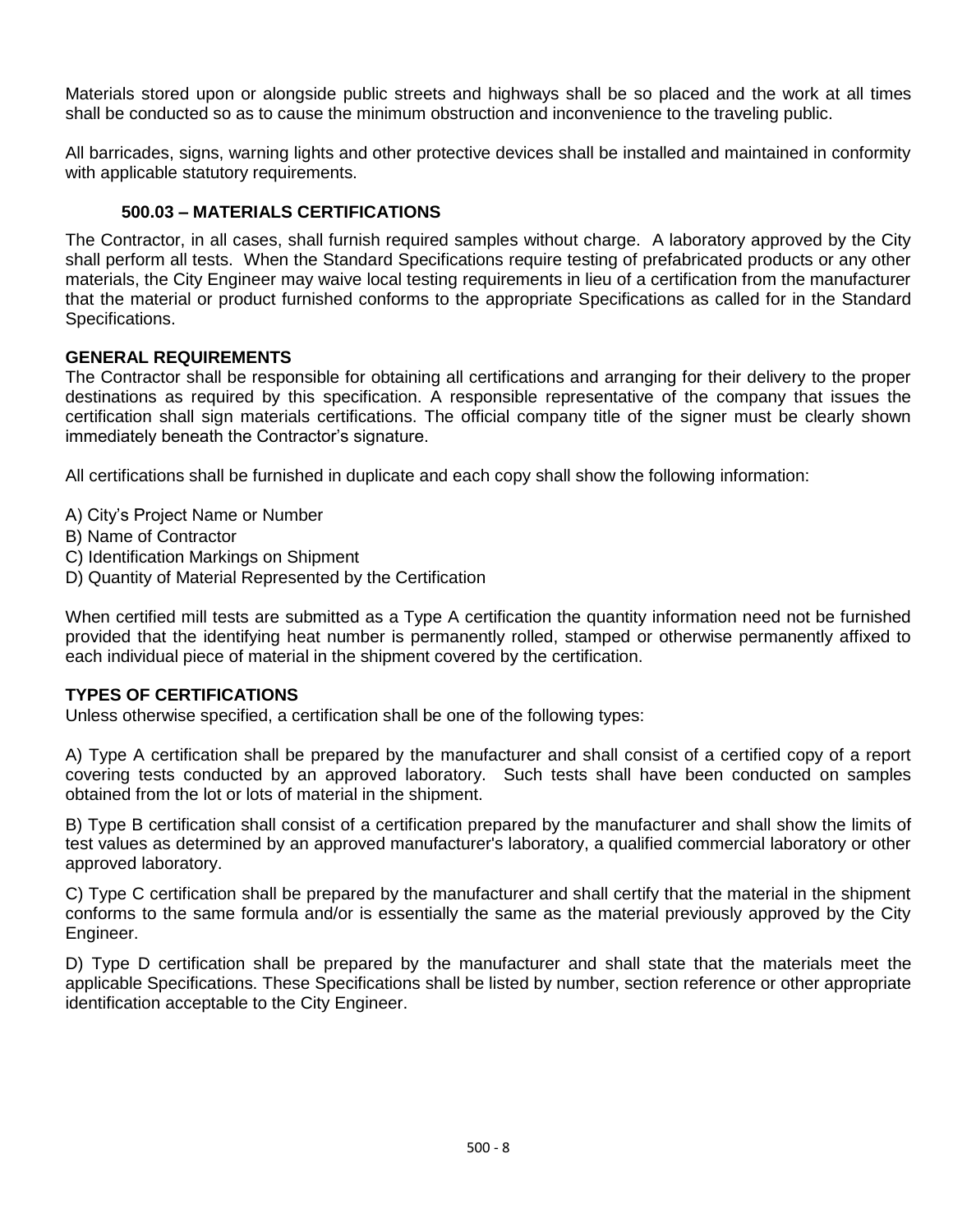E) Type E certification shall be prepared by the fabricator to cover a composite item incorporating two (2) or more materials which have been previously approved on an individual basis for City Projects, but which lose their identity when they are incorporated into the composite item. All materials used in the fabrication shall be listed and identified. The certification shall state that all materials used in the fabrication of the item in question were previously approved for City use. The fabricator shall keep test reports and/or other pertinent identifying records of the individual items incorporated into the composite item until the item has been approved and accepted by the City Engineer.

# **DISTRIBUTION OF CERTIFICATIONS**

Certifications shall be mailed in duplicate to: City Engineer, City of Duncan P.O. Box 969 Duncan, OK 73534-0969 These certifications will be checked for conformance with the applicable Specifications.

# **BASIS OF ACCEPTANCE**

Whenever a certification as defined above is required or requested by the City Engineer, such material may be accepted on the basis of certification provided that all applicable requirements are met. Visual inspection at delivery and installation will also be used to verify the Workmanship and condition of the material to be satisfactory.

All material furnished under certification shall be tagged, stenciled, stamped or otherwise marked with a lot number, heat number, order number, or other appropriate identification which can be readily recognized and checked against the certification. Material accepted on certification shall not be incorporated in the Work until the City Engineer has approved the certificates.

# **STORED MATERIALS**

Stored materials shall be located and protected to preserve their quality and fitness for the Work. Materials shall be placed on wooden platforms or other hard, clean surfaces and not on the ground and shall be placed under cover as required. Stored materials shall be located to facilitate prompt inspection. The City assumes no responsibility for materials located on the site or off-site. The Contractor assumes full responsibility for any damage or loss to any stored materials. No stored material shall be located off-site unless approved by the City Engineer. Material shall be insured prior to payment for stored materials.

All aggregates shall be handled in such a manner as to preserve their quality, gradation and fitness for the work. The provisions for transporting aggregates shall be such to assure a continuous and adequate supply of material to the work. Aggregate stockpiles shall be built up in such a manner that acceptable materials will be delivered to the plant or the Project. Aggregates from different sources and different gradations shall not be stockpiled together. The gradation requirements, for the individual stockpiles and proportioning from the stockpiles, shall be the responsibility of the Contractor. Aggregates that have become segregated, or mixed with earth or other foreign material, shall be considered unacceptable, and will not be utilized in the work until Contractor causes aggregate piles to be integrated, and all foreign materials to be removed.

# **500.04 – MISCELLANEOUS REQUIREMENTS**

- A) All salvageable water pipe and fittings removed from the existing water mains and not re-used during construction of the new water mains shall remain the property of the City of Duncan.
- B) Contractor shall remove and reset existing mailboxes as necessary during construction to avoid damaging them during the work. Contractor shall relocate the mailboxes to maintain access by the mail carrier and residents at all times. Contractor shall relocate mailboxes to original location after water main construction is complete. Cost to be included in the price bid for other items of work.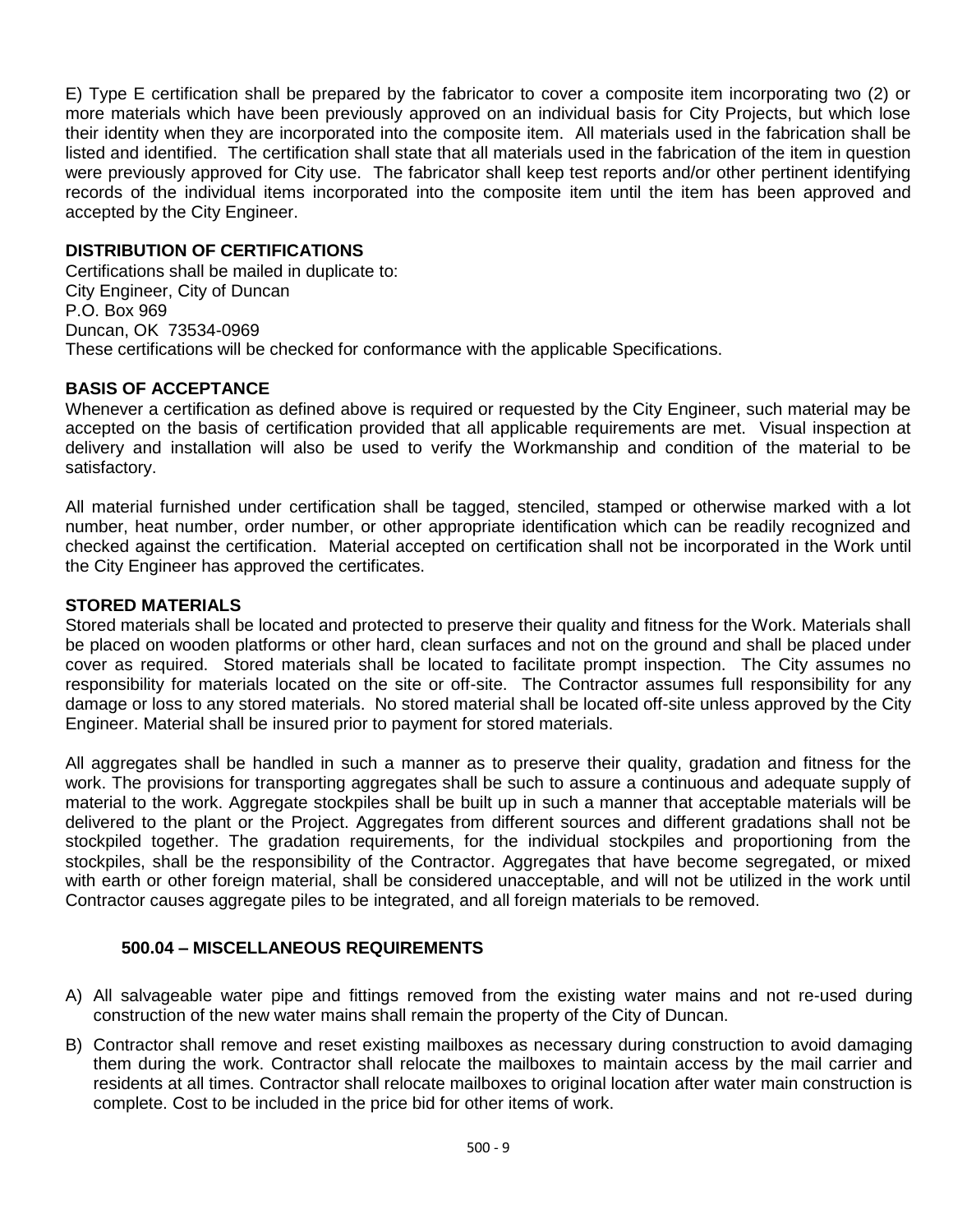Any excavation within street right-of-way shall be backfilled with soil, temporary construction entrance materials and/or permanent pavement within 72 hours of starting such excavation. The applicant shall ensure that any water that accumulates within any excavation within street right-of-way that has not been backfilled shall be removed by pumping or other approved means within 24 hours of the beginning of such accumulation.

- C) All concrete used in making pavement repairs shall be Class A (HES), meeting the requirements of 1999 ODOT Standard Specifications. All concrete used in making sidewalk repairs shall be Class C, meeting the requirements of 1999 ODOT Standard Specifications. All asphalt used in making pavement repairs shall be Type B Asphalt meeting the requirements of ODOT Standard Specifications. TBSC Type E meeting 1999 ODOT Standard Specifications shall be used to repair gravel driveways. All repairs shall be made in accordance with City of Duncan standard detail drawings.
- D) When water main shut down is required, CONTRACTOR shall coordinate the shut down with OWNER'S water department staff, and shall give a minimum 72-hour notice to said staff and the Public Works Director. OWNER'S water department staff will be responsible for operation of all valves which require closing.

# **500.05 – PROGRESS OF CONSTRUCTION**

The Contractor shall work at enough different locations to complete the entire contract within the time limit specified. Water Line appurtenances shall be constructed as soon as the Water Line that they serve is constructed. Postponing the construction of appurtenances until the Water Line has been completed, or the building of appurtenances in advance of the construction of the Water Line, will not be permitted.

- A) The construction of Water Lines for more than six hundred feet (600') in advance of appurtenances which are incomplete or the construction of which has not been started, will not be permitted.
- B) All water lines that are to be abandoned in place shall be cut to the nearest connections and either capped or plugged as required to provide a tight connection. The Contractor shall be responsible for providing the appropriate plug or cap for the job. The cost of this work is considered incidental.

# **500.06 – DELIVERY OF MATERIALS**

Construction materials shall not be delivered to the site of the work more than three (3) days in advance of their anticipated use nor shall the quantity of pipe or other materials on hand at the site of the work at any time be in excess of the amount required to complete six hundred feet (600') of Water Line unless with special permission of the Engineer.

#### **500.07 – SURFACE DRAINAGE STRUCTURES**

Unless otherwise specified or called for on the plans, all surface drainage structures and appurtenances shall not be disturbed.

#### **500.08 – CONCRETE**

Unless otherwise approved by the Engineer, all concrete used in construction of waterlines and their appurtenances shall be High Early Strength Concrete and shall have a minimum three (3) day compressive strength of three thousand five hundred pounds per square inch (3,500 psi). It is recognized that some situations may occur in which different requirements may be more suitable for completion of the work. The contractor shall receive approval from the Engineer prior to proceeding with the work in such situations.

# **500.09 – DEPTH OF COVER**

Where not otherwise indicated on plans, the pipe shall be laid at an elevation that will provide after completion, a minimum depth of cover over the top of pipe of four feet (4') below the surface.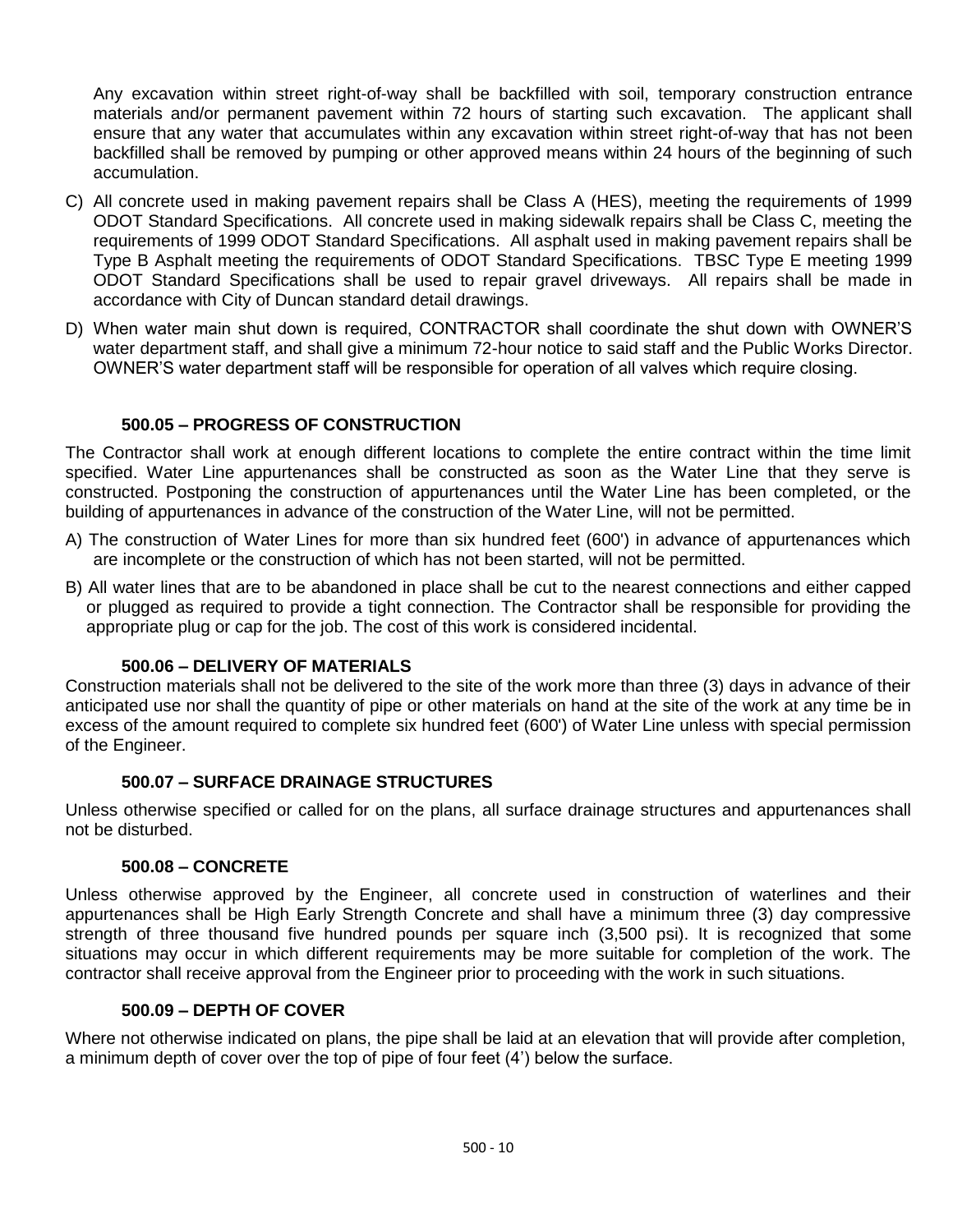# **500.10 – STANDARD DESIGN CONDITIONS**

A) **Standard Design Pressures** - Unless otherwise specified, all pipes and fittings shall be designed for the following minimum pressure conditions:

|         | Minimum Internal Pressure (psi) |        |
|---------|---------------------------------|--------|
| Working | Surge                           | Design |
| 150     | 100                             | 250    |

- B) **Live Loading** -Unless otherwise specified or called for on the plans, minimum pipe design corresponding to the specified design pressure shall be for highway live loading condition and where waterline is crossing or running parallel to the railroad, corresponding minimum pipe design for railroad live loading condition shall govern (with or without casing).
- C) Water main pipe materials shall be ductile iron pipe (DIP) or polyvinyl chloride (PVC) pipe. All water main pipe shall be new.

# **500.11 – CLEAN-UP**

Clean-up operations shall follow excavation and construction a distance not to exceed six hundred feet.

# **SECTION 505 – PIPE AND FITTINGS INSTALLATION**

#### **505.01 – DESCRIPTION**

This section covers installation of pipes in open-cuts, in conformity with the lines, grades, and dimensions and as provided in applicable sections of these specifications.

#### **505.02 – MATERIALS**

#### **505.02.01 – PIPE AND FITTINGS**

Acceptable pipe materials and fittings shall meet the requirements of the appropriate sections listed below:

| <b>Pipe Material</b>          | Section |
|-------------------------------|---------|
| Ductile Iron Pipe (DIP)       | 524     |
| Polyvinyl Chloride (PVC) Pipe | 525     |

All pipe and fittings shall be new.

#### **505.02.02 – EMBEDMENT**

- A) **General** -Embedment material shall be 3/8" screenings. Prior to delivery, the Contractor shall submit laboratory sieve analysis test reports for materials to be used for embedment. Materials shall be approved by the Engineer prior to placement.
- B) **Delivery Tickets** The Contractor shall submit delivery tickets for the purpose of verifying use of minimum quantities necessary to complete installation pursuant to the appropriate standard details and the minimum dimensions specified.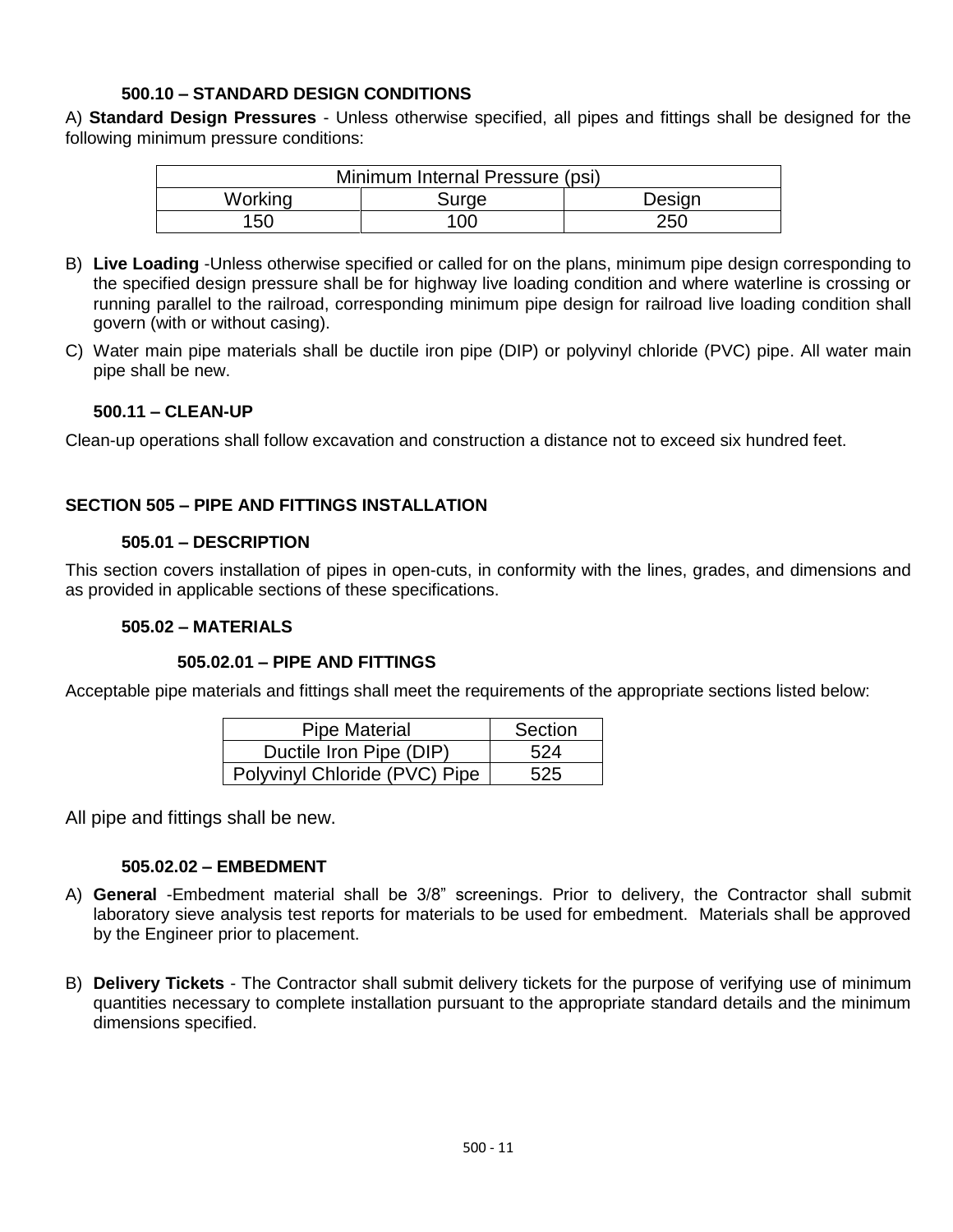# **505.04 – CONSTRUCTION METHODS**

- A) **Polyvinyl Chloride (PVC Pipe)** All PVC pipe shall be embedded in accordance with ASTM D-2274, "Standard Recommended Practice for Underground installation of Thermoplastic Pressure Piping", and ASTM D-2321, "Standard Recommended Practice for Underground Installation of Flexible Thermoplastic Sewer Pipe", and as shown on the Standard Detail "Typical Bedding and Trench Detail for PVC Pipe" and meeting the requirements of Section 525.
- E) **Ductile Iron Pipe (DIP)**  All ductile iron pipe shall be embedded as shown on the Standard Detail "Typical Bedding and Trench Detail for Ductile Iron Pipe.

# **505.04.02 – INSTALLATION REQUIREMENTS**

- A) **Shipping, Handling and Storage -**Pipe shall be transported from the plant, where it is manufactured, to the job site employing special methods of packaging to prevent damage to the pipe. After the pipe is received at the job site, it shall be carefully inspected for any damage that may have occurred in transit. The pipe shall be handled at all times with care using padded slings or hooks. The pipe shall not be dropped, skidded or rolled against pipe already on the ground. If any damage occurs to pipe, the pipe shall be rejected. All pipe and accessories shall be stored on flat, level ground with no rocks or other objects under the pipe. Gaskets for push-on joints and pipe shall be stored in cool location out of direct sunlight in accordance with the manufacturer's recommendations.
	- 1. Pipe, fittings, specials, and other accessories shall be unloaded at the point of delivery, hauled to and distributed at the site of the project by the Contractor, and shall at all times be handled with extreme care to avoid damage thereto. Equipment, tools and methods used in unloading, reloading, hauling, and laying pipe and accessories shall be such that no damage is done to the pipe or any lining therein.
	- 2. Cement lining in pipes or fittings which is broken or loosened in unloading or subsequent handling shall be repaired by and at the expense of the Contractor, under the direct supervision of the representative of the pipe manufacturer. All outside pipe coating which is damaged by the contractor shall be repaired, prior to laying the pipe or placing the backfill, by removing all damaged coating, wire brushing the exposed metal, and applying two coats of a permanently elastic coal tar paint of a type and quality equal to that used in originally coating the outside of the pipe and preferably of the same brand and formula. This paint shall be sufficiently hard before backfilling so that it will not be damaged thereby.
	- 3. Pipe lines shall be accurately installed to the alignment and profile indicated on the approved pipe installation drawings furnished for the purpose. Grades and elevations shall be determined by the pipe sub-grade prepared as specified.
	- 4. The maximum deflection of any pipe joint, made necessary by vertical and horizontal curves or offsets, shall not exceed the amount as recommended by the manufacturer of the pipe.
	- 5. PLACING PIPE IN TRENCH. Proper equipment, implements, tools, and facilities satisfactory to the Engineer shall be provided and used by the Contractor for the safe and convenient prosecution of the work. All pipe, fittings, hydrants and valves shall be carefully lowered into the trench, piece by piece, by means of cranes, derricks, tongs, slings, ropes or other suitable tools and equipment, in such a manner that no damage occurs to the pipe, pipe coating, pipe lining or to the trench sub-grade. Under no circumstances shall pipe or accessories be dropped or dumped into the trench.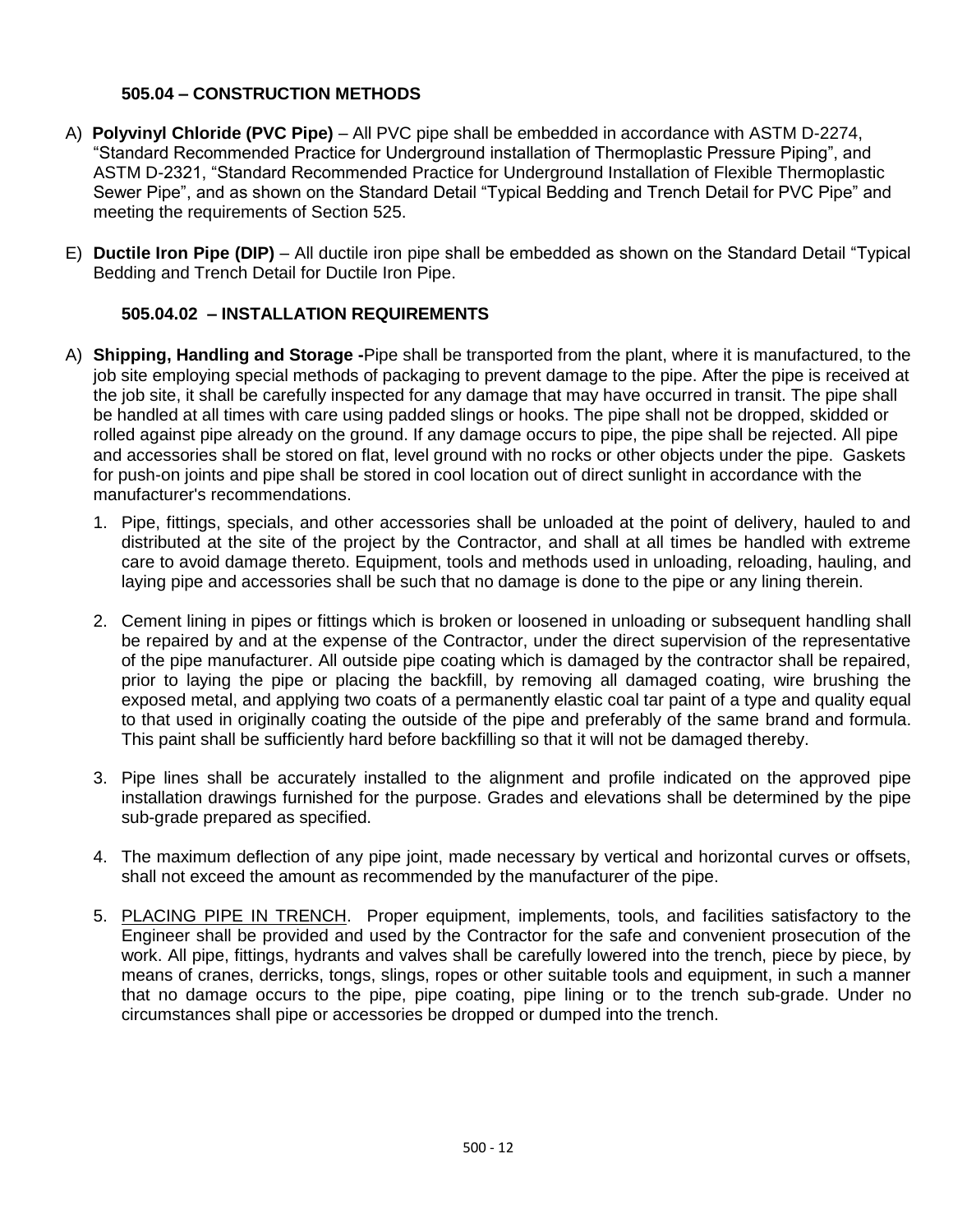- 6. PIPE TO BE KEPT CLEAN. All earth, rubbish, dirt and other foreign matter shall be removed from the inside of all pipe and other appurtenances (and from the outside of the spigots), before lowering into the trench, and shall be kept clean by approved means during and after laying. At times when pipe laying is not in progress, all open ends of pipe and fittings shall be closed by approved means, and no trench water shall be permitted to enter the pipe.
- 7. INSPECTION OF PIPE. Before lowering, and while still suspended, the pipe shall be inspected for defects. Any defective, damaged or unsound pipe shall be rejected.
- 8. CUTTING PIPE. Cutting of pipe for closure pieces or for other reasons shall be done in a neat and workmanlike manner by a method which will not damage either the pipe or the pipe lining.
- B) **Pipe Foundation -** No waterline shall be laid unless the foundation is in a condition satisfactory to the Engineer. Where trenches are excavated in soft, unsuitable, or rock material, trench bottom shall be stabilized as directed by the Engineer.
- C) **Laying Requirements -**All pipes, specials, fittings and other appurtenances shall be examined carefully for damage and other defects before installation. The City retains the right to reject damaged and defective materials.

The pipe ends shall be free of all lumps, blisters and they shall be wiped clean of foreign materials such as dirt and sand before installation.

Pipe shall be laid with the bell ends facing in the direction of laying unless directed otherwise by the Engineer. Where pipe is laid on a slope of ten (10%) percent or greater laying shall start at the bottom and proceed up the slope.

When laying pipe is not in progress during the noon hour or overnight, the open ends of the pipe shall be closed by watertight plugs. If water is in the trench the plugs shall be left in place until the trench is pumped dry.

Bell holes for bell-and-spigot pipe shall be excavated at proper intervals so that the barrel of the pipe will rest for its entire length upon the bottom of the trench. Bell holes shall be large enough to permit proper installation of pipe. Bell holes shall not be excavated more than ten (10) joints ahead of pipe laying. Filling and ramming earth or other material beneath the pipe to raise it to grade shall not be permitted.

The Contractor shall use every precaution at all times during construction of the pipeline. All pipe, specials, fittings, and other appurtenances shall be lowered carefully into the trench with suitable equipment, to prevent damage to the waterline materials. In rock trenches, plywood shields or other approved means shall be used to prevent the cradled pipe from swinging against the sides of the trench.

All joint preparation and joining operations shall comply with the instructions and recommendations of the pipe manufacturer and meet the joint requirements in the appropriate material section. Rubber gaskets shall be positioned on the joint in accordance with the manufacturer's recommendations. Immediately before joints are pushed together, all joint surfaces shall be coated with the lubricant furnished with the pipe.

Any damage to the pipe, from any cause during installation of the pipeline shall be cause for replacement, as directed by the Engineer, and at the expense of the Contractor.

After a section of pipe is properly installed and approved for backfill, the trench shall be backfilled and compacted.

# **505.06 – METHOD OF MEASUREMENT**

Payment for "Water Line" shall be made at the unit price bid per lineal foot of pipe installed for each size. The price established shall be full compensation for all materials including pipe, short pieces and specials, trench excavation, embedment material, backfilling, labor, tools, equipment and incidentals necessary to complete this item of work. "Water Line" shall be measured along the pipe.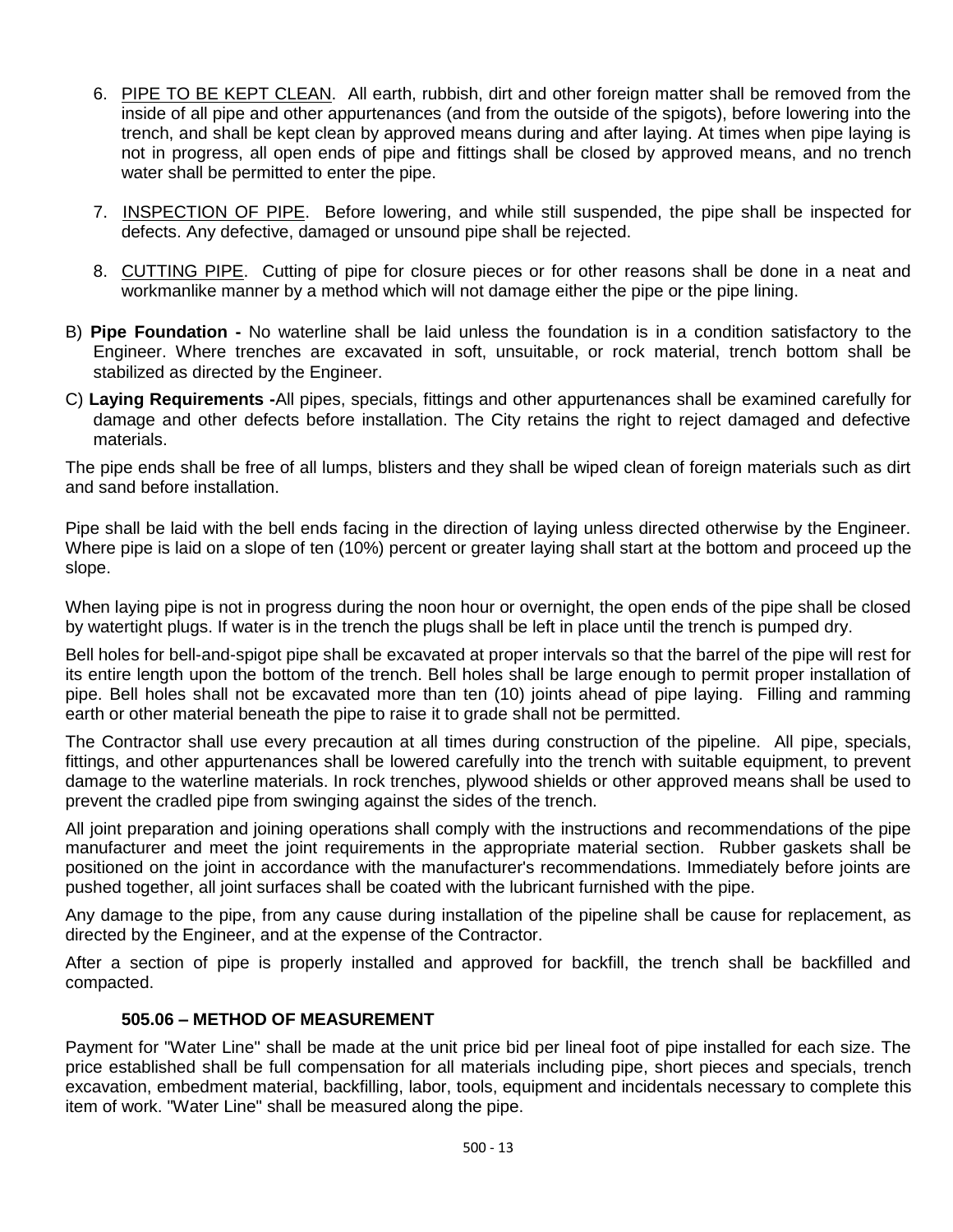Payment for fitting shall be paid for by the pound. The price established shall be full compensation for all materials including fittings, trench excavation, backfilling, embedment material, concrete thrust blocks, labor, tools, equipment and incidentals necessary to complete this item of work.

# **505.07 – BASIS OF PAYMENT**

| (SIZE) (TYPE) WATERLINE |     |
|-------------------------|-----|
| <b>FITTINGS</b>         | I B |

Such payment shall be compensation in full for furnishing all materials, labor, equipment, tools and incidentals, and for performing the work in accordance with these specifications.

# **SECTION 510 – WATER SERVICE LINE CONNECTIONS**

# **510.01 – DESCRIPTION**

#### **510.01.01 – GENERAL**

This section covers water service line connections in sizes five-eighths inch (5/8") through two inches (2") for use in buried service lines from the main to the meter valve or meter setting appurtenance in accordance with ANSI/AWWA C-800 Standard for Underground Service Line Valves and Fittings or as modified herein. All water service lines and connections shall be installed as per city ordinances and standards.

# **510.01.02 – DEFINITIONS**

The following definitions shall apply:

- A) **Adapter** -A fitting used to connect pipe, tubing, or other fittings with differing characteristics such as sizes, diameters, or material type.
- B) **Chamfer**  A bevel made on the end of a thread to facilitate thread engagement.
- C) **Corporation valve (stop)**  A valve attached to the water main to start a service connection, which is used to interrupt flow during installation or maintenance of the service line.
- D) **Coupling**  A fitting for connecting two pipes or tubing sections together.
- E) **Curb valve** -A valve installed in the water service line and accessible for operation from the surface of surface of the ground for routinely interrupting flow through the service line.
- F) **Driving thread**  A thread installed on the outlet end of corporation valves and used to hold the valve during installation.
- G) **Dry seal** -A type of pipe thread covered by ANSI/ASME B1.20.3. Dryseal pipe threads are based on the USA (American) pipe thread. They differ from the USA (American) pipe thread in that they are designed to seal pressure-tight joints without the need for sealing compounds.
- H) **Fitting**  A part used to connect piping or tubing.
- I) **Inlet**  The opening in a valve or fitting through which flow from the water main enters the valve or fitting.
- J) **N.P.T.**  National Pipe Thread as specified in ANSI/ASME B1.20.1.
- K) **Outlet** -The opening in a valve or fitting through which flow from the water main leaves the valve or fitting
- L) **Tapping Clamp** A fitting that attaches circumferentially to a pipe to provide for attachment of a corporation valve.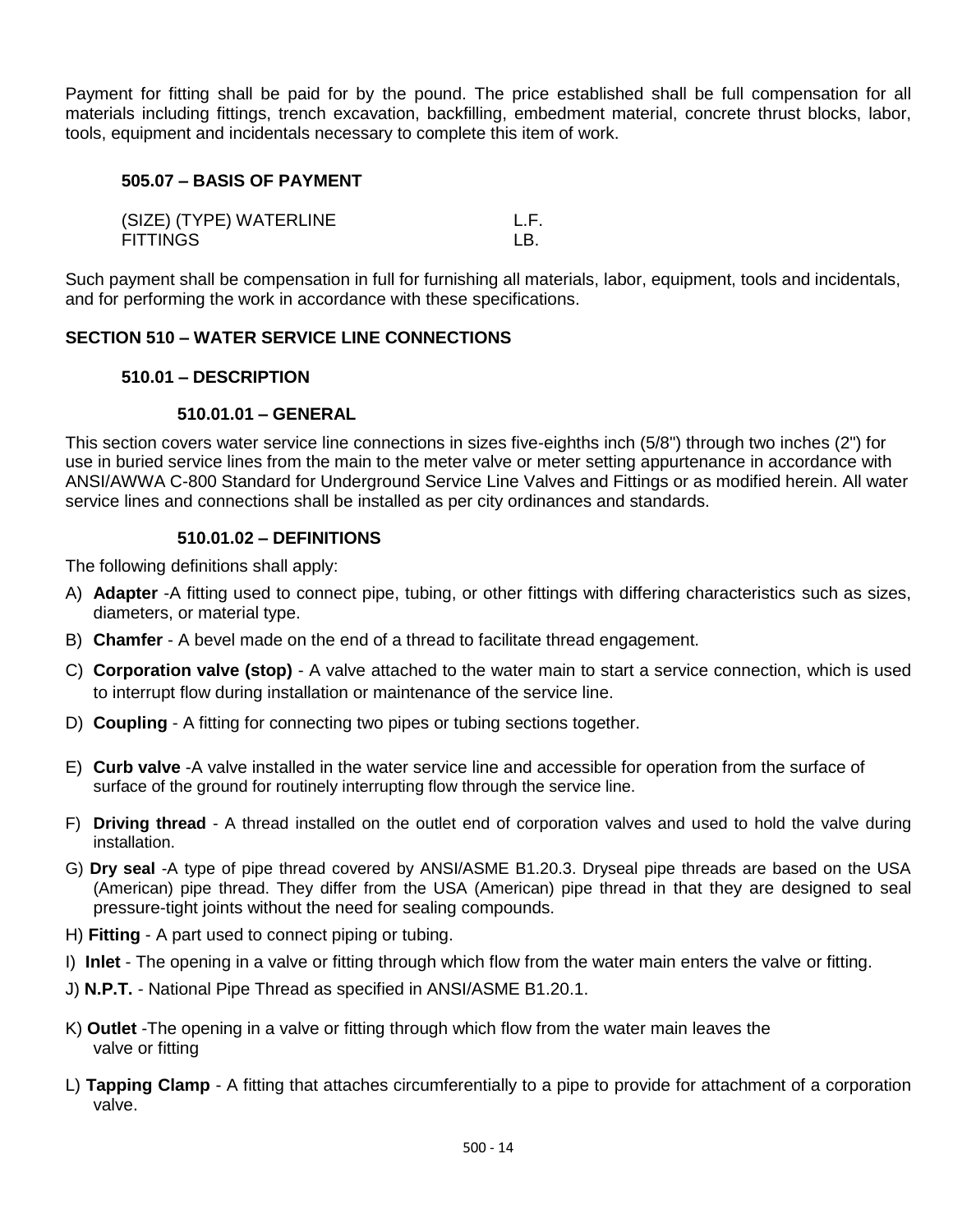## **510.02 – MATERIALS**

Materials in contact with potable water shall be copper or brass. The alloy shall contain no more than 0.25% lead.

All services shall use Type K copper tubing. All corporation stops, curb stops and inlets and adapters shall be Mueller brand or approved equivalent Brass Fittings. All service line installations, taps and connections shall comply with the City of Duncan standards.

**Component Parts** - Component parts such as fasteners, seals, and packing may be of other materials selected for adequate endurance, corrosion resistance, and strength.

# **510.02.01 – DESIGN OF VALVES AND FITTINGS**

**General** - Valves, fittings, and parts thereof shall be machined to the sizes and tolerances defined in AWWA C-800. End connections may be soldered, threaded, flared.

**Pressure Rating** - Service line valves and fittings shall be suitable for use with water at one hundred (100) degree F and one hundred fifty pounds per square inch pressure. (150 psi)

## **510.02.02 – DETAILED DESIGN OF VALVES AND FITTINGS**

Dimensions of Corporation Valves:

A) **General** -Corporation valves shall be installed with drilling or tapping machines. Unless otherwise specified, the minimum inside diameter of the waterway through a corporation valve shall be large enough to accommodate the maximum drill sizes herein. Maximum drill sizes for installation of corporation valves and service clamps or saddles with a driving machine shall be as shown below.

| Corporation       | <b>Maximum Drill Size</b> |                          |
|-------------------|---------------------------|--------------------------|
| <b>Valve Size</b> | <b>Corporation Valve</b>  | <b>Corporation Valve</b> |
| (inches)          | with AWWA Thread          | with N.P.T Thread        |
|                   | inlet                     | Inlet                    |
| $\frac{3}{4}$     | 11/16                     | 11/16                    |
|                   | 15/16                     | 15/16                    |
| $1\frac{1}{2}$    | 17/16                     | 17/16                    |
|                   | 1 15/16                   | 1/3/4                    |

B) **Overall Body Dimensions** -For corporation valves to be installed by a tapping machine, overall body dimensions shall conform with the dimensions listed below.

| Corporation       | <b>Maximum Radius</b> | Maximum Length      |
|-------------------|-----------------------|---------------------|
| <b>Valve Size</b> | (inches)              | (less nut) (inches) |
| (inches)          |                       |                     |
|                   | 1.50                  |                     |
|                   | 1.50                  |                     |
| $1\frac{1}{2}$    | 2.50                  | 91/16               |
|                   | 2.50                  | 91/16               |

B) **Tapping Clamps -**Tapping Clamps shall conform to the requirements of Section 533.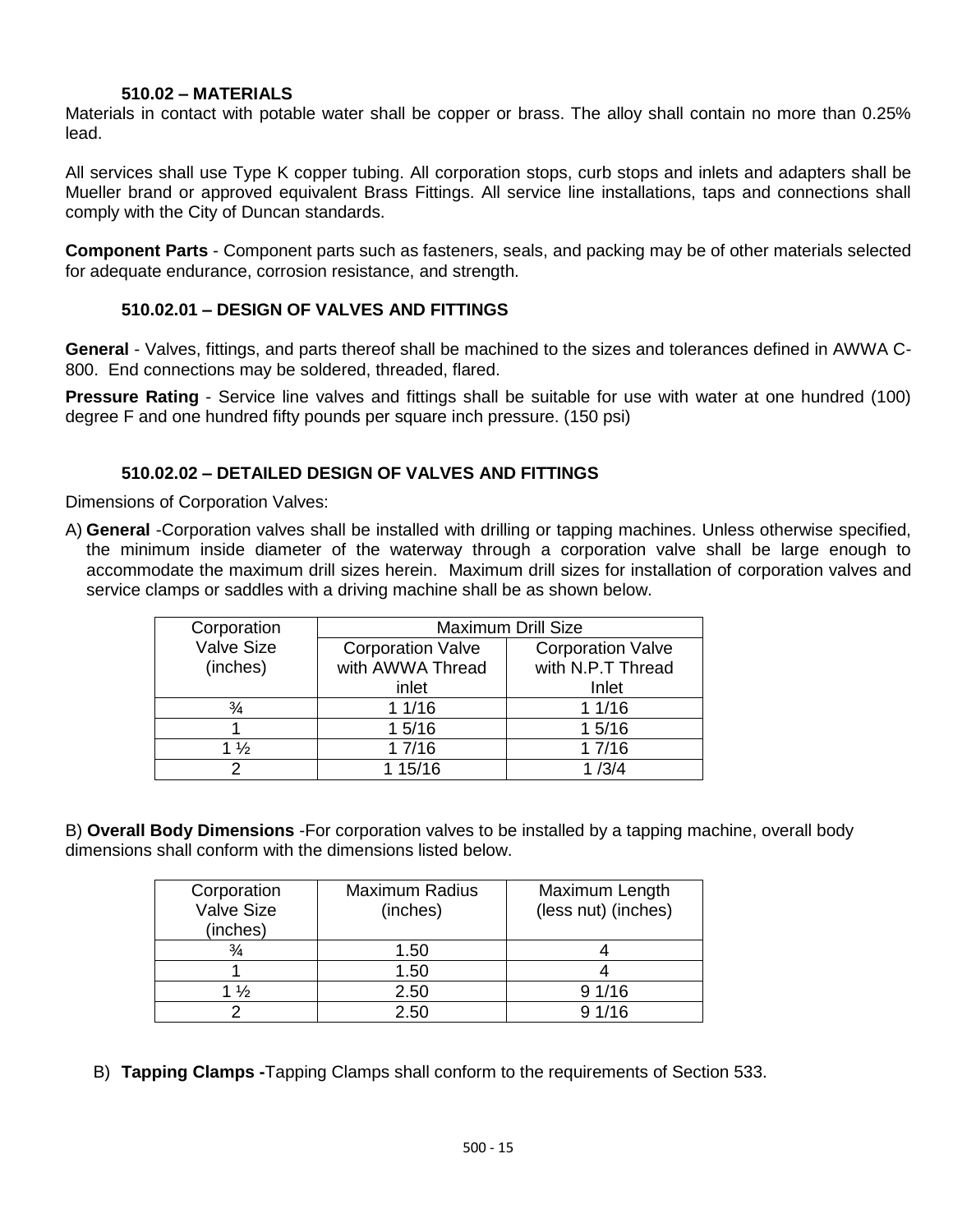# D)**Service Line Fittings**

a. **General** -The fittings used in service lines shall be designed for connection to the service line by soldering, threading or flaring. Small waterways and abrupt corners causing water turbulence and pressure drop shall be minimized.

b. **Solder for service line fittings** - When solder is used with fittings, it shall be "lead free" with a maximum lead content of no more than two-tenths (0.2%) percent as defined in the 1986 amendments to the SDWA.

## **510.02.03 – END CONNECTIONS**

End connections shall be in conformance with AWWA C-800.

# **510.04 – CONSTRUCTION METHODS**

#### **510.04.01 – GENERAL**

The following are general connection requirements only. Additional plumbing code and other requirements may be applicable, which are not included herein.

- A) Single taps shall be made at forty-five degree angles (45˚) from crown of distribution main. When two (2) or more taps are to be made, they shall be a minimum of thirty-six (36") inches apart and alternate from forty-five degrees (45˚) to thirty degrees (30˚) from crown of distribution main.
- B) Back/reverse tap may be allowed only under adverse conditions and only when approved by the Engineer.
- C) No tap shall be allowed on fire hydrant leads except under adverse conditions and only when approved by the Engineer.
- D) Direct taps shall be allowed into cast iron or ductile iron mains only.
- E) Tapping clamps shall be Mueller Single Section Servi-Seal All Stainless Steel Pipe Repair Clamps with integral CC Threaded service outlet, minimum 15" length or approved equal for three quarter inch (¾") to two inch (2") service line connections. Tapping clamp shall also conform with the requirement of Section 533. All other taps shall be accomplished using tapping sleeves in accordance with Section 532.
- F) When tapping clamps are installed a pressure test shall be performed. Tapping clamps shall hold a minimum of one hundred pounds per square inch (100 psi) of pressure for thirty (30) minutes.
- G) Service connections two (2") inches and smaller shall be by corporation valve (stop) of the same size as the service line and meter to be installed. Corporation valves shall be as specified in Section 510.02. Service connections to the main for service lines larger than two (2") inches shall be a branch connection.
- H) When tapping mains where it is necessary to remove part of the polyethylene wrapping, the polyethylene wrap shall be repaired or replaced in such a manner as to protect both the pipe and corporation valve. Any bedding material removed during excavation shall be replaced in kind and compacted.
- I) No tees shall be connected to existing water service lines three inches (3") and smaller in diameter providing water to a single meter of the same size.

# **510.04.02 – MATERIAL CERTIFICATION**

Contractor shall provide a Type D certification for all materials used in service lines and service line connections.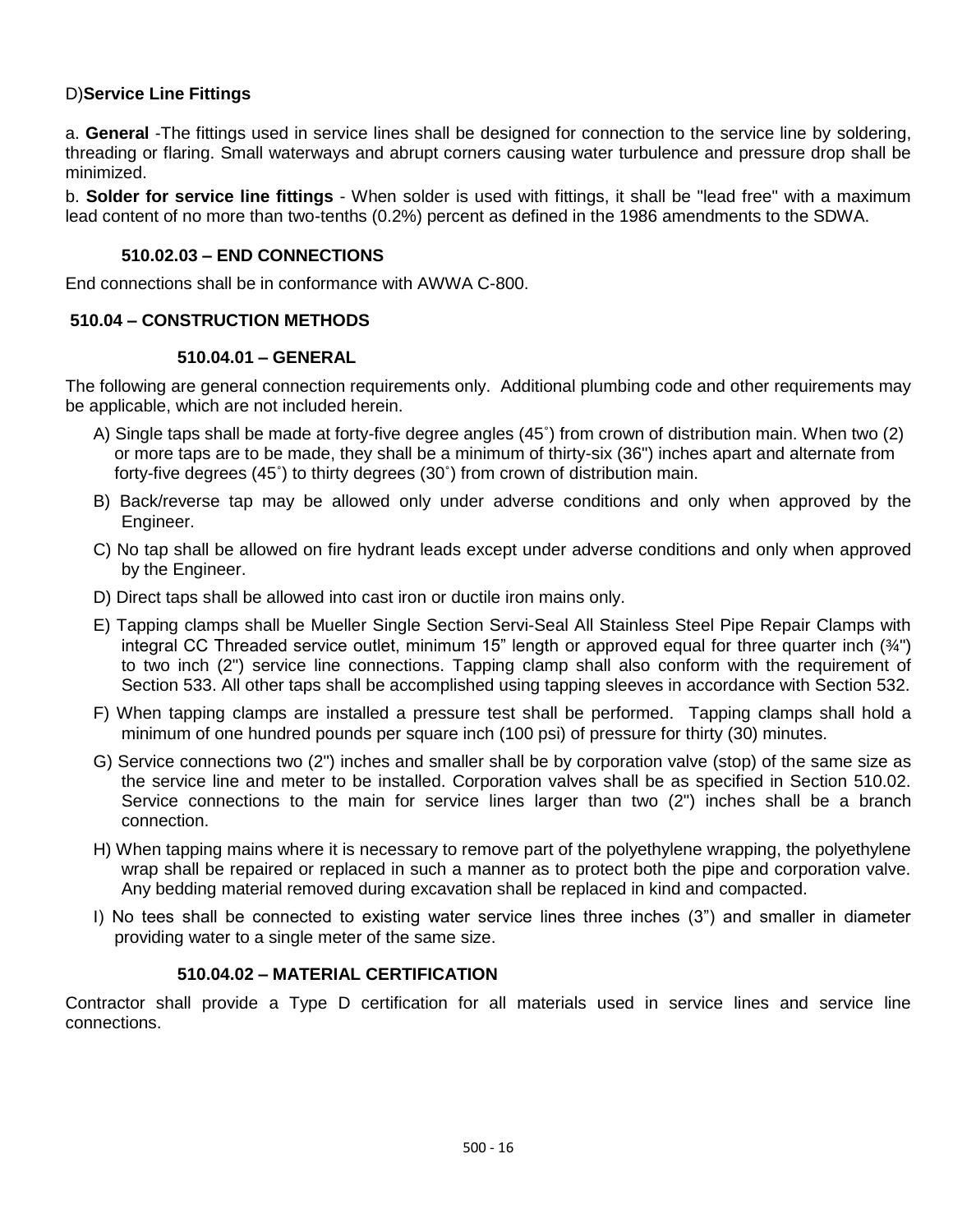#### **510.05 – TESTING**

Any valves or fittings found to be defective shall be replaced with new valves or fittings at the Contractor's expense.

## **510.07 – BASIS OF PAYMENT**

All cost of service line connections shall be included in the price bid for water services.

## **SECTION 511 – WATER SERVICE LINES**

#### **511.01 – DESCRIPTION**

#### **511.01.01 – GENERAL**

This section covers water service lines intended to be used from the connection to the meter valve for meter setting appurtenance in accordance with AWWA C-800 Standard for Underground Service Line Valve and Fitting or as modified herein. All water service lines shall be connected as per city ordinances.

#### **511.01.02 – TYPES**

Long Service (EA) is for one service line from the new water meter to a meter or meters on the opposite side of the street, irrespective of the number of meters served by one line. Short Service (EA) is for one service line from the new water main to a meter or meters on the same side of the street, irrespective of the number of meters served by one line.

#### **511.02 – MATERIALS**

All service lines shall be seamless copper tubing of the designation "Type K". Substitutions such as plastic or PVC pipe shall not be accepted. All corporation stops, curb stops and inlets and adapters shall be Mueller brand or approved equivalent Brass Fittings. All service line installations, taps and connections shall comply with the City of Duncan Standards.

# **511.04 – CONSTRUCTION METHODS**

The following are general construction requirements only. Additional plumbing code and other requirements may be applicable, which are not included herein.

A.) Joints in water lines less than one and one-half (1½") inch in diameter shall not be soldered.

B) Boring –

- 1. Lines for all long services will be bored or punched under the existing road.
- 2. Copper lines under street pavement shall not be spliced.
- 3. Street bores shall be a minimum of thirty (30") inches below the bottom of the street.
- 4. Service line bores shall be level.

# **511.06 – METHOD OF MEASUREMENT**

The price established shall be full compensation for all materials including copper service lines, boring, fittings, connections to meter, labor, tools, equipment, and incidentals necessary to complete this item of work.

# **511.07 – BASIS OF PAYMENT**

The items measured as provided above will be paid for at the contract unit price bid:

| <b>SHORT SERVICE (SIZE)</b> | EA. |
|-----------------------------|-----|
| LONG SERVICE (SIZE)         | EA. |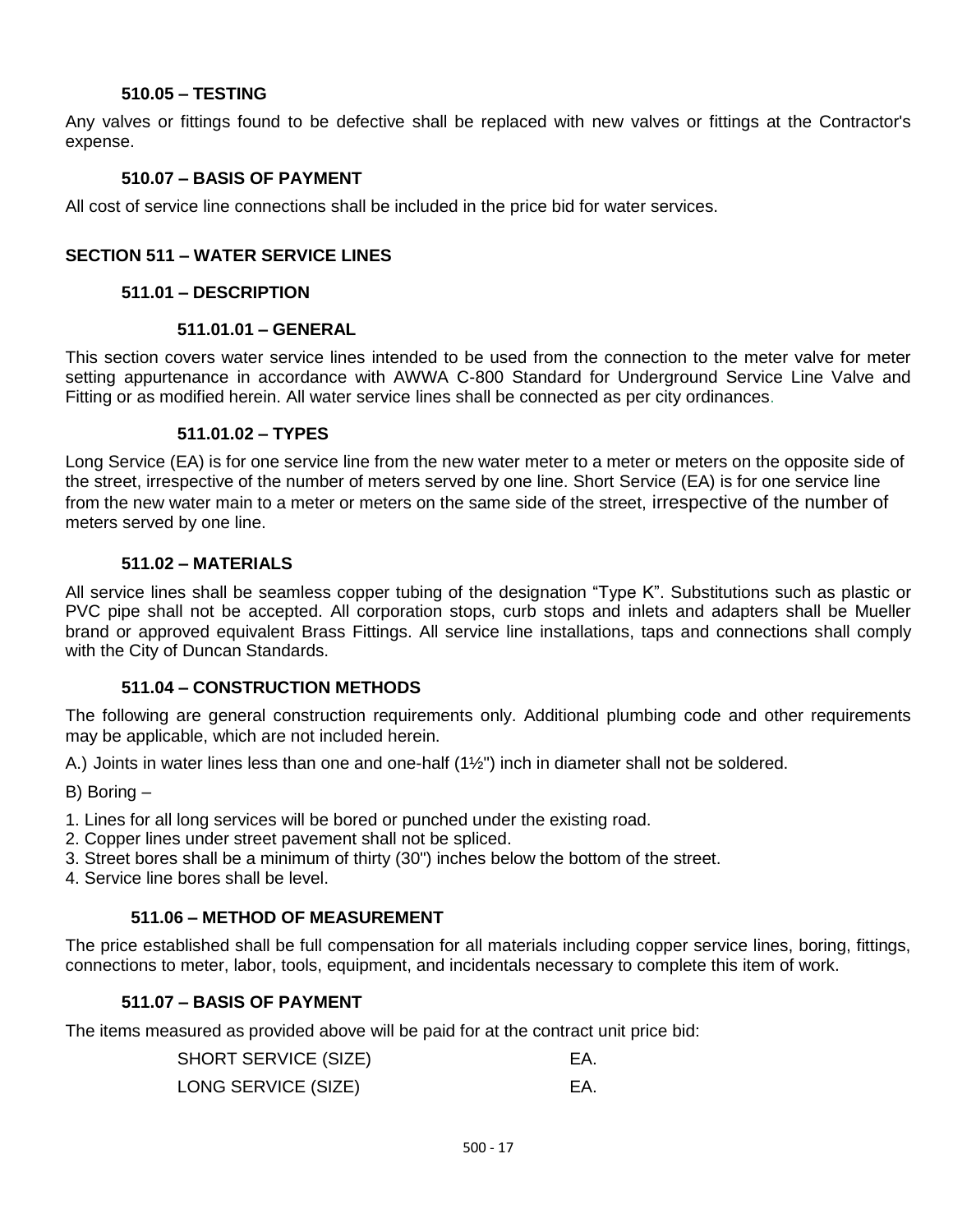Such payment shall be compensation in full for furnishing all materials, labor, equipment, tools and incidentals, and for performing the work in accordance with these specifications.

# **SECTION 513 - WET CONNECTIONS**

# **513.01 – DESCRIPTION**

This section covers wet connections for tie-in to existing mains. The connections shall be either a cross or tee as called for on the plans where tapping is not allowed.

# **513.04 – CONSTRUCTION METHODS**

The wet connection shall begin with isolating the point of tie-in by closing of valves. The existing main shall then be cut where wet connection is to be made and the line drained. Contractor shall prevent all non-potable water and foreign materials from entering the water main by use of adequate pumps and other necessary means.

# **513.06 – METHOD OF MEASUREMENT**

"Wet Connection" will not be measured separately.

# **513.07 – BASIS OF PAYMENT**

All cost of making wet connections shall be included in the price bid for fittings.

# **SECTION 514 – TAPPING CONNECTIONS**

# **514.01 – DESCRIPTION**

This section covers water main tapping for connections to existing water mains.

# **514.02 – MATERIALS**

The following materials shall be used and meet the requirements of the appropriate Sections listed below.

| <b>Tapping Mechanism</b> | Section   |
|--------------------------|-----------|
| <b>Tapping Sleeve</b>    | 532       |
| <b>Tapping Valves</b>    | 520.02.02 |

# **514.04 – CONSTRUCTION METHODS**

- A) Description A tap is the cutting of a coupon, utilizing a tapping sleeve or saddle with tapping valve for a connection.
- B) Methods

a. Direct taps -Direct taps shall be made when the main to be tapped is on the same horizontal plane as the branch. The cutting operation is to be done with a sharp shell-cutter tool, which shall be lubricated with the manufacturer's recommended cutting tool lubricant.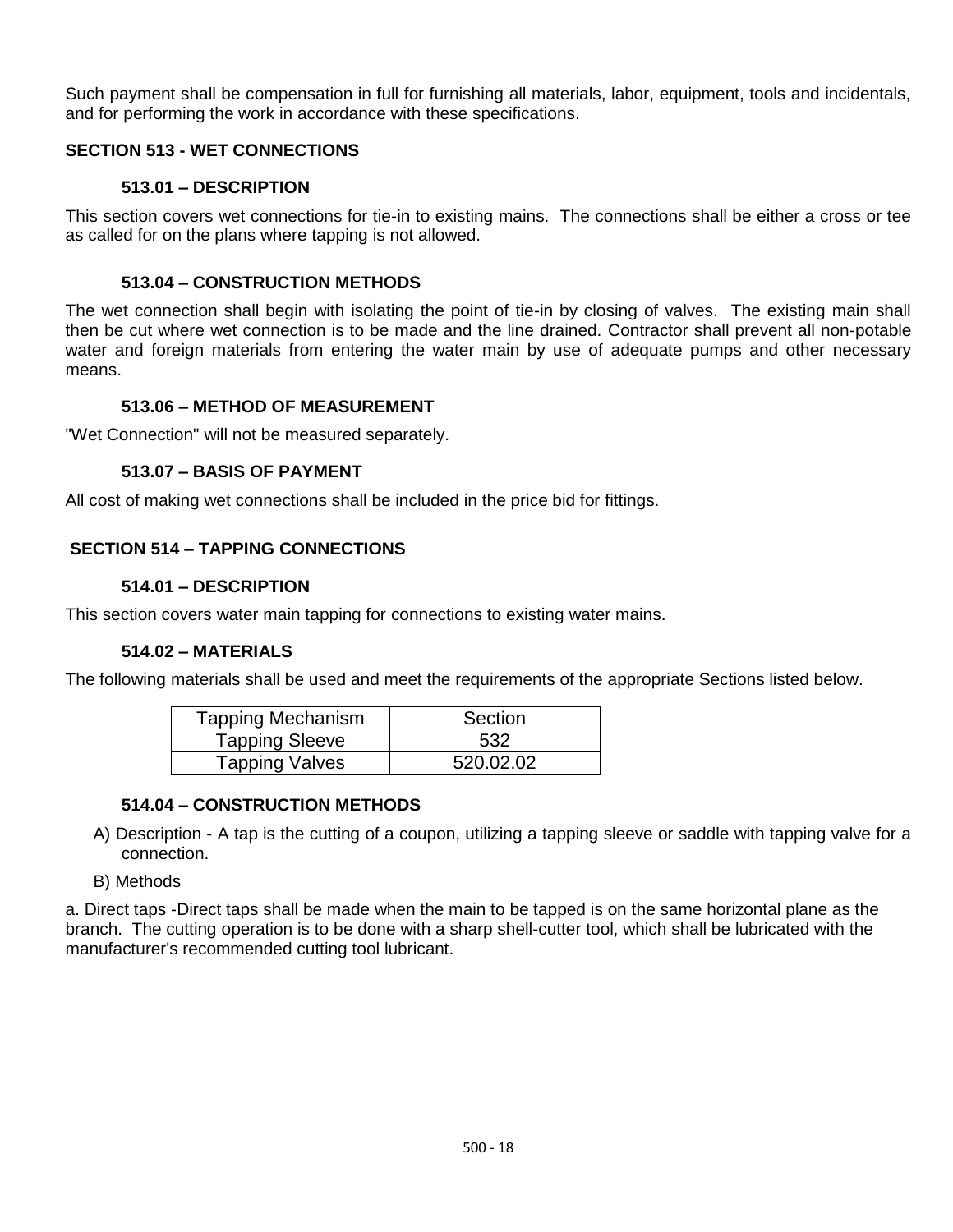b. Swing Ties - Swing ties shall be made when the main to be tapped is either above or below the branch when called for on the plans or specified. A swing tie may consist of

- i. Waterline pipe
- ii. Tapping sleeve as necessary;
- iii. Tapping valve and Box;
- iv. Tap;
- v. Solid sleeve;
- vi. Forty-five degree (45˚) bends.

# **514.06 – METHOD OF MEASUREMENT**

Tapping Connection will not be measured separately.

# **514.07 – BASIS OF PAYMENT**

All cost of making tap connections shall be included in the price bid for tapping valve with sleeve.

# **SECTION 516 – FIRE HYDRANTS**

# **516.01 – DESCRIPTION**

This section covers fire hydrants intended to be used for fire protection when specified or called for on the plans. The hydrant shall be located and positioned in such a way as to be accessible and protected from traffic.

# **516.02 – MATERIALS**

# **516.02.01 – GENERAL**

All fire hydrants furnished shall conform to AWWA C-502, as amended, or as modified herein. Fire hydrants shall be A-423 Mueller 3-way fire hydrant, Centurion Model, 5 ¼" valve opening, 2-2 ½" hose nozzles, 1-5" pumper nozzle, 6" M.J. Shoe, silver color, City of Duncan specifications or approved equal.

# **516.02.02 – SUBMITTALS**

The Contractor shall provide three (3) copies of all submittals for fire hydrants. The submittal shall clearly identify the make, model, design, and metal characteristics for approval by the Engineer prior to installation.

Drawings shall show principal dimensions, metal thickness, construction details, materials used in all parts of the fire hydrant with ASTM designation and structural properties. Net assembled weight of hydrants shall be shown.

Specifications shall include comprehensive parts list with sufficient drawings or details to clearly identify parts.

# **516.02.03 – AFFIDAVIT OF COMPLIANCE**

The Contractor shall provide an Affidavit of Compliance that fire hydrants furnished comply with all provisions of these specifications.

# **516.02.04 – TYPE OF SHUT-OFF**

Type of shut-off shall be of the compression type with the flow.

# **516.02.05 – DELIVERY CLASSIFICATION**

All hydrants shall be equipped with two (2) hose nozzles and one (1) steamer nozzle. Leaded in nozzles shall not be acceptable.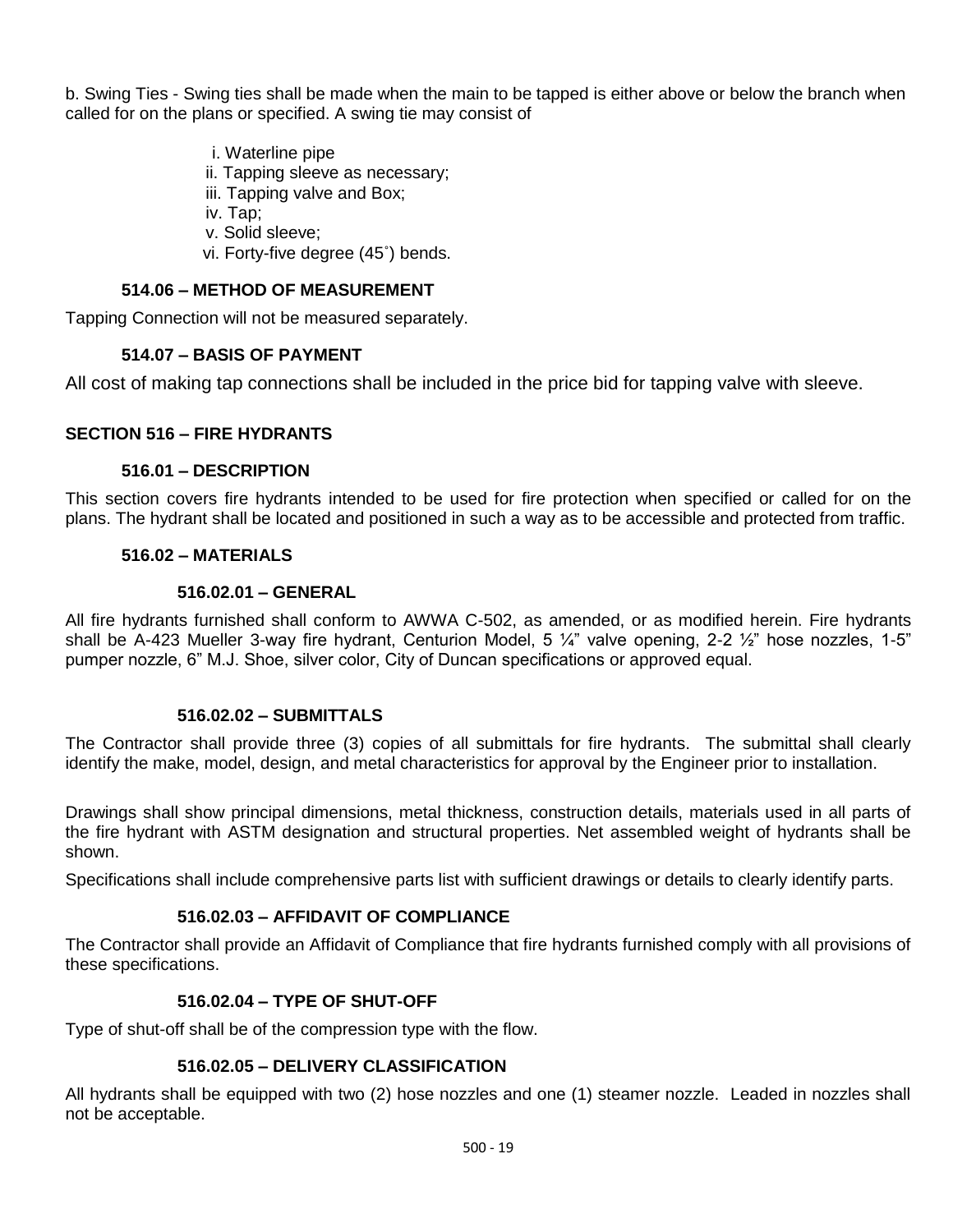# **516.02.06 – INLET CONNECTION**

Unless otherwise specified, the inlet connection shall be a mechanical joint hub complete with all joint accessories. All mechanical joint gland bolts shall be high strength, low alloy, corrosion resistant material, such as Cor-Ten or equal, as specified in ASTM A-252. The inlet valve opening shall be five and one-quarter (5¼") inches net.

# **516.02.07 – OUTLET CONNECTIONS**

The outlet connections shall be two (2) hose nozzles, two and one-half inches (2½") in nominal I.D. and one (1) pumper nozzle five inches (5") in nominal I.D. Nozzle threads shall be Duncan Standard.

## **516.02.08 – RESTRAINED JOINTS**

Restrained Joints shall be furnished when specified or called for on the plans.

# **516.02.09 – NOZZLE CAP GASKET**

Gaskets shall be furnished on all nozzle caps. Gaskets shall be neoprene.

# **516.02.10 – DRAIN VALVE AND OUTLET**

A positive operating drain valve or valves shall be provided.

#### **516.02.11 – PAINT**

Fire hydrants shall be painted with two (2) coats of silver enamel paint manufactured by Pittsburgh Paint or approved equal. Each coat of paint shall have a minimum dry thickness of two (2) mils.

# **516.02.12 – SHAPE AND SIZE OF OPERATING AND CAP NUTS**

The operating and cap nuts shall be National Standard Pentagon nuts.

# **516.02.13 – BREAKABLE TYPE**

Breakable type (traffic models) shall be furnished. A breakable type hydrant is one that requires no excavation and shall break at the design point.

# **516.02.14 – STAND PIPE, FLANGES, AND EXTENSIONS**

Breakable parts of standpipe shall be located approximately three inches (3") but not more than five inches (5") above the ground line. These parts shall be of the breakable flange type, breakable coupling or integral flange with sawed bolts. Breakable flanges screwed to the standpipe shall not be accepted. The flange on each end shall have at least eight (8) bolts, or other acceptable method to permit proper orientation of nozzles in forty-five degree (45˚) increments and shall be designed so that a wrench can be used on nuts and bolts. Extension of hydrant shall be made by adding at the ground line flange a new coupling and stem section equal to the length of the extension. Stem extensions made by adding new section of stem to the threaded section of the stem at the top of the hydrant shall not be acceptable.

#### **516.02.15 – STEM**

Provisions shall be made in the design of the stem to disconnect the stem from the hydrant parts above the standpipe break point in the event of traffic accidents.

#### **516.02.16 – COUPLINGS**

If breakable or sleeve type couplings are used, they shall have sufficient torsional strength such that a torsional failure of the stem shall occur at some point other than coupling. Design of the coupling shall be such that when the coupling is broken, no parts shall come loose and fall into hydrant, and the break shall not occur through the pins or bolts holding the coupling to the stem.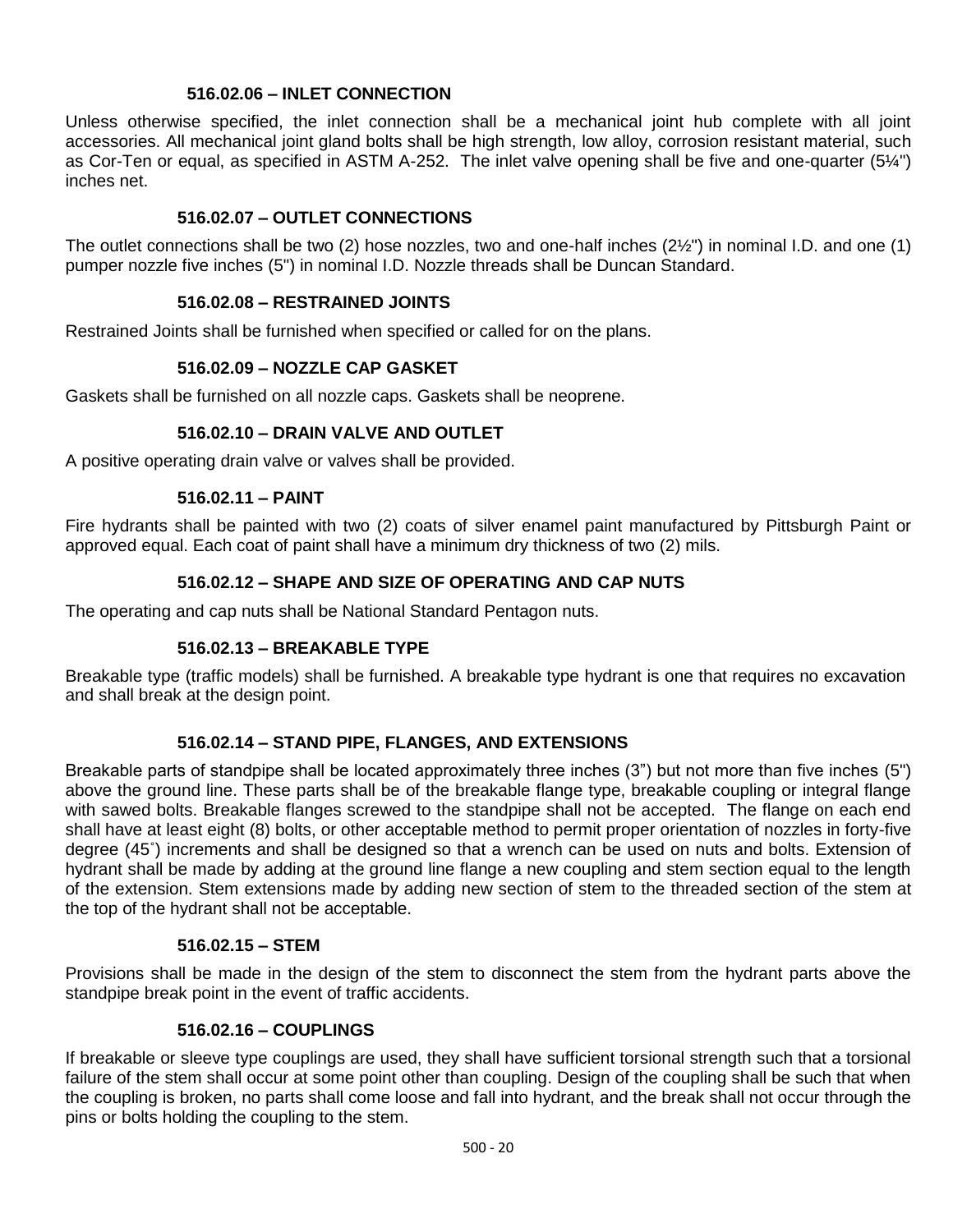# **516.02.17 – GROUND LINE GASKETS**

Gaskets furnished for ground line flanges shall be full face, or flange shall be recessed.

# **516.02.18 – MAIN AND VALVE SEATS**

Main valve seats on the hydrant shall be of such design that incorrect positioning is impossible and that the threads shall be adequately guided into position. Arrangements shall also be made to hold the main valve gasket in place during assembly. The main valve seat shall be made of bronze and threaded into a bronze retainer ring or it may be threaded into a heavy bronze bushing in the hydrant base. All bronze parts in constant contact with the water shall be of type "A", "D", or "E" bronze in accordance with Table 1, AWWA C-212.

## **516.02.19 – NOZZLE CAP CHAINS**

All fire hydrants shall be equipped with nozzle cap chains.

#### **516.02.20 – FLANGES**

All flanges shall have a minimum thickness of seven-eighths inch (7/8"). Bolt hole edge distance shall be sufficient to provide full support for the bolt heads and nuts.

#### **516.02.21 – OPERATING STEMS**

Operating stems shall be high grade bronze, wrought iron or steel. Stem nuts shall be bronze. Where passing through O-rings, iron or steel stems shall have a bronze, stainless steel, or other non-corrodible metal sleeve. Operating threads shall be sealed against contact with water regardless of open or closed position of the main valve. An internal lubricant chamber shall be provided as a part of the dry top construction. An external access for adding lubricant shall be provided

#### **516.02.26 – O-RINGS**

Fire hydrants shall be equipped with O-rings in lieu of stem packing.

# **516.02.27 – CAP NUTS**

The hydrants shall have a cap nut to seal the bottom end of the stem threads against contract with water.

# **516.04 – CONSTRUCTION METHODS**

# **516.04.01 – BURY LENGTH**

Unless otherwise specified, hydrants shall be furnished with a depth of bury to match the water main depth.

# **516.04.02 – TAPPING OF DRAIN OPENING**

Tapping of drain opening shall not be required.

# **516.04.03 – DIRECTION OF OPENING**

The direction of opening shall be to the left or Counter-Clockwise. An arrow and the word "OPEN" shall be cast in relief to be clearly visible on the top of the hydrant, to designate the direction of opening. A minimum number of turns to open shall be ten (10).

#### **516.04.04 – INSTALLATION**

The hydrant shall be inspected and cleaned prior to installation. It shall be placed on a concrete mat not less than four inches (4") thick and sixteen inches (16") square. The rear side of the hydrant, opposite the pipe, shall be blocked with concrete between the hydrant and a vertical face of undisturbed earth. A minimum of seven (7) cubic feet of crushed rock shall be placed around and below the hydrant to allow the hydrant to properly drain. The hydrant shall be firmly supported prior to backfill.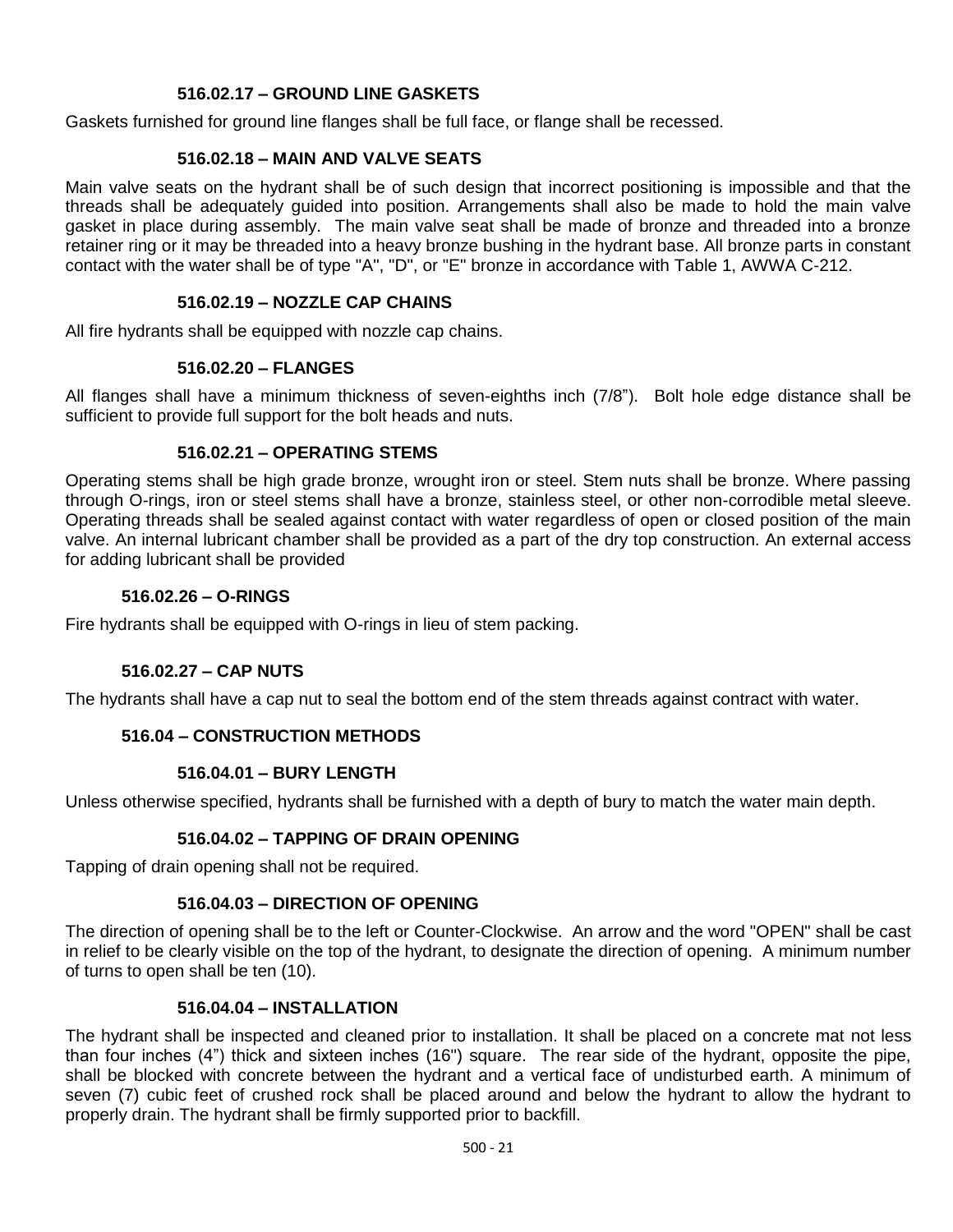# **516.05 – TESTING**

Hydrostatic tests outlined in AWWA C-502 shall be complied with.

## **516.06 – METHOD OF MEASUREMENT**

Payment for "Fire Hydrant Assembly" shall be made at the unit price bid per each. Price bid for "Fire Hydrant Assembly" shall be full compensation for equipment, labor and materials for complete and acceptable installation of a fire hydrant per City of Duncan standards, including fire hydrant, TEE, Gate valve, extension pipe, riser pipe and up to five (5) linear feet of 6" diameter ductile iron pipe connection between fire hydrant and water main.

# **516.07 – BASIS OF PAYMENT**

The items measured as provided above will be paid for at the contract unit price bid:

FIRE HYDRANT ASSEMBLY EA.

Such payment shall be compensation in full for furnishing all materials, labor, equipment, tools and incidentals, and for performing the work in accordance with these specifications.

#### **SECTION 518 – THRUST BLOCKS**

#### **518.01 – DESCRIPTION**

This section covers thrust blocks intended to be used to transmit unbalanced thrust forces into undisturbed soil.

#### **518.02 – MATERIALS**

High Early Strength Concrete shall be used for thrust blocks. Compressive strength of concrete shall be minimum 3500 psi at three (3) days.

# **518.04 – CONSTRUCTION METHODS**

All construction shall be in accordance with the Standard Details for Thrust Blocks.

#### **518.06 – METHOD OF MEASUREMENT**

"Thrust Blocks" will not be measured separately.

# **518.07 – BASIS OF PAYMENT**

All cost of installing thrust blocks shall be included in the price bid for water line.

# **SECTION 519 – BLOW-OFF CONNECTIONS**

#### **519.01 – DESCRIPTION**

This section covers blow-off connections intended to be used to provide outlets for draining waterlines at dead ends.

# **519.04 – CONSTRUCTION METHODS**

Blow-off connections shall be constructed of the size, detail and location shown on the plans. Blow-offs shall be provided with a shut-off valve. Blow off connections shall be constructed in accordance with standard details in contract.

# **519.06 – METHOD OF MEASUREMENT**

Blow-off Connections will not be measured separately.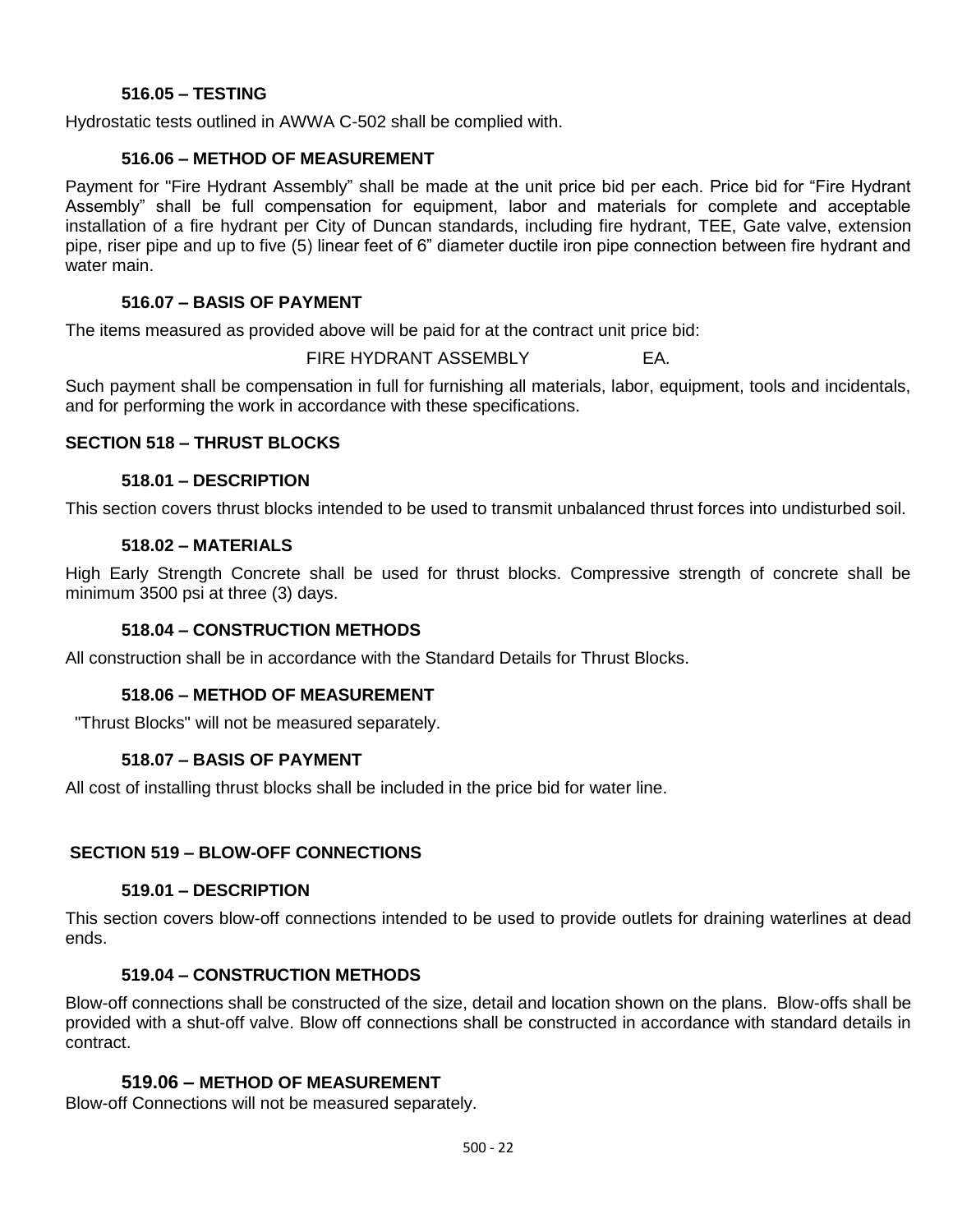# **519.07 – BASIS OF PAYMENT**

All costs of providing and installing blow-off connections shall be included in the price bid for waterline.

# **SECTION 520 – WATER VALVES**

#### **520.01 – DESCRIPTION**

This section covers water valves of size and type specified or called for on the plans. Unless otherwise specified, all valves shall be gate valves. Valves specified shall be of the types shown in the following table:

| Valve Type                     | Reference Standard         |
|--------------------------------|----------------------------|
| <b>Gate (Resilient Seated)</b> | AWWA C-509, C-550 and C111 |
| Tapping                        | AWWA C-509, C-550 and C111 |
| Check                          | <b>AWWA C-508</b>          |

#### **520.02 – MATERIALS**

The Contractor shall submit the following for approval prior to installation:

- A) Valve make and model
- B) Valve detail drawings
- C) Type "A" and "D" Certifications.

# **520.02.01 – GATE VALVES**

- A) General Gate valves shall conform to the requirements of AWWA C-509, C-550 and C-111 and shall be, bronze mounted, outside screw and yolk, non-rising stem, open counter-clockwise, close clockwise, mechanical joint both ends, resilient seated, "O-ring" for non-rising stem, and shall have 2" square operating nut.
- B) Pressure Rating Valves produced conforming to AWWA C-509, C-550, and C-111 shall have a design working pressure of two hundred pounds per square inch (200 psi).
- C) Acceptable Manufacturers Gate valves shall be Mueller or approved equal.

# **520.02.02 – TAPPING VALVES**

- A) General Valves to be used with tapping sleeves shall have connecting flanges (Standard Class 125) with centering lip on the valve flange to fit recess or counterbore on the outlet tapping sleeve flange. The outlet end of the valve shall have a combination mechanical joint end and tapping machine flange.
- B) Tapping valves shall conform to AWWA C-509 and C-550, except as modified for passage and clearance of tapping machine cutters. The opening through the valve shall be at least one-quarter inch (¼") larger than nominal valve diameter. The outlet end of the valve shall have the desired joint connection for the intended pipe. Tapping Valves shall be Mueller Tapping Valve, or approved equivalent.

Tapping valves shall allow full size cutters to be used. Seating of the disc gate shall not require any sliding or wedging to achieve a zero leakage. A maximum of three (3) internal moving parts shall be required for operation of the valve. The stem collar shall be protected from outside grit, sand, etc., by dual O-rings above stem collar. There shall be an O-ring below stem collar sealing off lubrication chamber from line fluid. Pressure energized O-rings may be used in place of flat gaskets on flanged joints in valve body/bonnet.

All interior and exterior ferrous surfaces shall be protected against corrosion by factory-coated fusionbonded epoxy coating. Coating shall be applied prior to assembly to insure coverage of all exposed areas, including boltholes.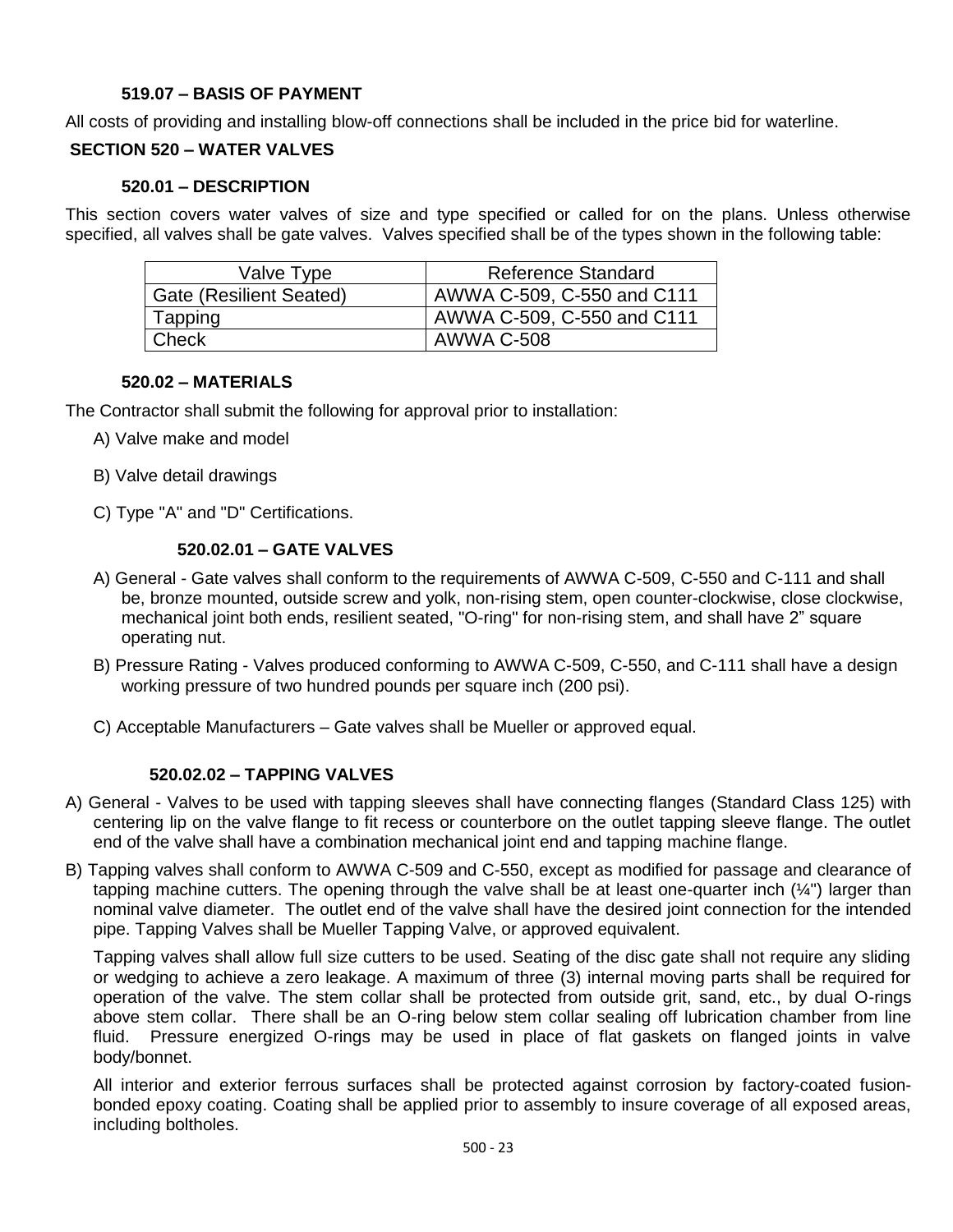E) Acceptable Manufacturers - Tapping valves shall be Mueller or an approved equal:

# **520.02.04 – CHECK VALVES**

A) General - Check valves shall conform to the requirements of AWWA C-508 Standard for Swing-Check Valves for Waterworks Service, two (2") inches through twenty-four (24") inches NPS. Check Valves shall be Mueller A2600-06BB Gravity operated Swing Check Valve or approved equal.

B) Pressure Ratings – Check valves conforming to AWWA C-550 shall have a working pressure rating of one hundred seventy-five pounds per square inch (175 psi).

C) Acceptable Manufacturers - Check valves shall be Mueller or an approved equal:

D) Pressure Rating- Tapping valves manufactured conforming to AWWA C-509 and C-550 shall have 200 psi working pressure rating

# **520.04 – CONSTRUCTION METHODS**

Gate valves shall be set with the stems plumb.

Check valves shall be set horizontally.

Tapping valves shall be installed in accordance with the recommendations of the pipe manufacturer being tapped.

Other types of valves shall be set in position shown on the plans or as directed by the Engineer.

At the site of the work and just prior to placing the valve in the trench, the valve shall be fully opened and closed and a record of the number of turns required for full operation shall be furnished to the Engineer. The inside of the valve shall be thoroughly cleaned before installation.

The valve shall be set on a firm base. Valves in PVC pipelines shall be supported by concrete independently of the pipe. The valve and the valve box shall be firmly supported and centered prior to backfill. Installation of valves shall also comply with the appropriate standard detail.

# **520.06 – METHOD OF MEASUREMENT**

Payment for valves, valve boxes and valve vaults shall be made at the unit price bid per each for each type and size of valve. The price established shall be full compensation for all material including valve, valve boxes, valve vaults, installation, labor, tools, equipment and incidentals necessary to complete this item of work.

# **520.07 – BASIS OF PAYMENT**

Unless otherwise called out on plans, the item measured as provided above will be paid for at the contract unit price bid:

(SIZE) (GATE) VALVE WITH BOX EA.

(SIZE) TAPPING VALVE AND SLEEVE EA. (SIZE) CHECK VALVE AND VAULT EA.

Such payment shall be compensation in full for furnishing all materials, labor, equipment, tools and incidentals, and for performing the work in accordance with these specifications.

# **SECTION 521 – VALVE BOXES**

# **521.01 – DESCRIPTION**

This section covers valve boxes intended to provide means to operate the valve.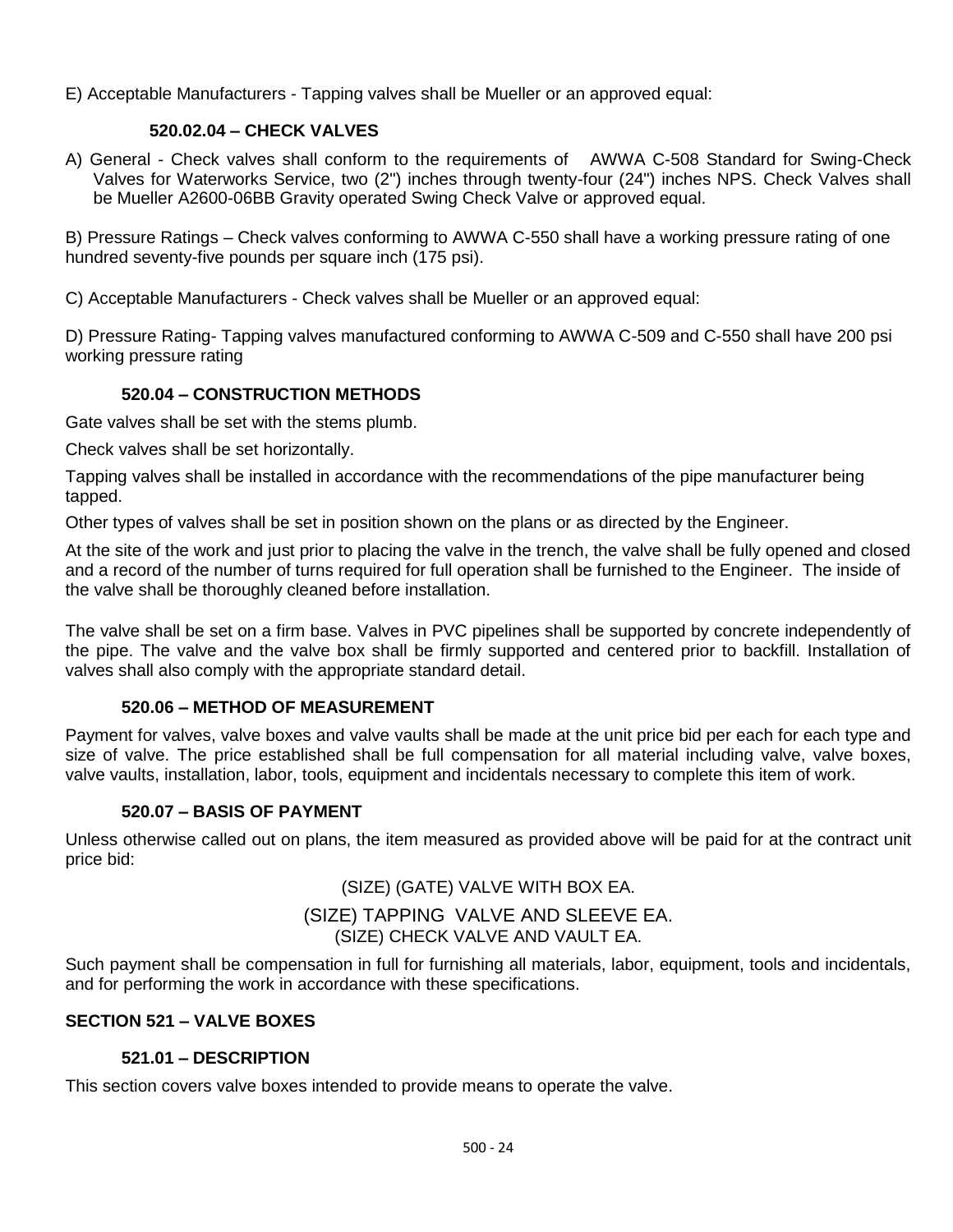## **521.02 – MATERIALS**

A) Valve Boxes - All valve boxes shall be Duncan Standard three (3) piece cast iron of the extension type suitable for a depth of cover over the pipeline as required by the backfill requirements at each valve. Each valve box shall be provided with a suitable cast iron base and cover. All parts of valve boxes, bases, and covers shall be coated by dipping in hot bituminous base material. Covers shall have cast thereon an appropriate name designating the service for which the valve is to be used.

# **521.07 – BASIS OF PAYMENT**

Payment for valve boxes shall be paid for as per Section 520.07.

#### **SECTION 522 – HYDROSTATIC PRESSURE TESTING**

#### **522. 01 – DESCRIPTION**

This section covers hydrostatic pressure testing of installed water mains in accordance with the requirements specified herein.

All pipelines shall be tested by means of hydrostatic pressure of not less than 150 pounds per square inch. If test plugs are used, they shall be furnished and installed by the Contractor at his own expense, together with all necessary anchors, braces and other devices necessary to withstand the hydrostatic pressure on such plug or plugs without placing any hydraulic thrust on the pipe line or any part thereof. The Contractor shall be solely responsible for any and all damage to the pipeline and public and private property, which might be caused by the failure of such test plugs or supports therefore. The allowable leakage shall not exceed 10 gallons per inch diameter per mile of pipe per 24 hours at 150 psi testing pressure.

After the section of line to be tested has been filled with water, the specified test pressure shall be applied by means of a force pump of such design and capacity that such pressure can be applied and maintained for the duration of the test period, which shall be not less than two (2) hours.

All water supplied to the line, after the initial filling thereof shall be metered by means of a tested water meter approved by the Engineer.

If any section of pipeline including specials, fitting and appurtenances are discovered to be damaged after the hydrostatic test, they shall be repaired or replaced with sound material and the test shall be repeated to the satisfaction of the Engineer. If any test of pipe installed indicates leakage greater than the allowable leakage, the contractor shall, at his own expense, locate and repair the source of leak in the pipeline until the leakage is within the specified allowance. All visible leaks are to be repaired regardless of the amount of leakage.

# **522.06 – METHOD OF MEASUREMENT**

All costs for Hydrostatic Pressure Testing shall be included in the price bid for water line.

#### **SECTION 523 – DISINFECTION**

#### **523.01 – DESCRIPTION**

This section covers disinfection of water mains.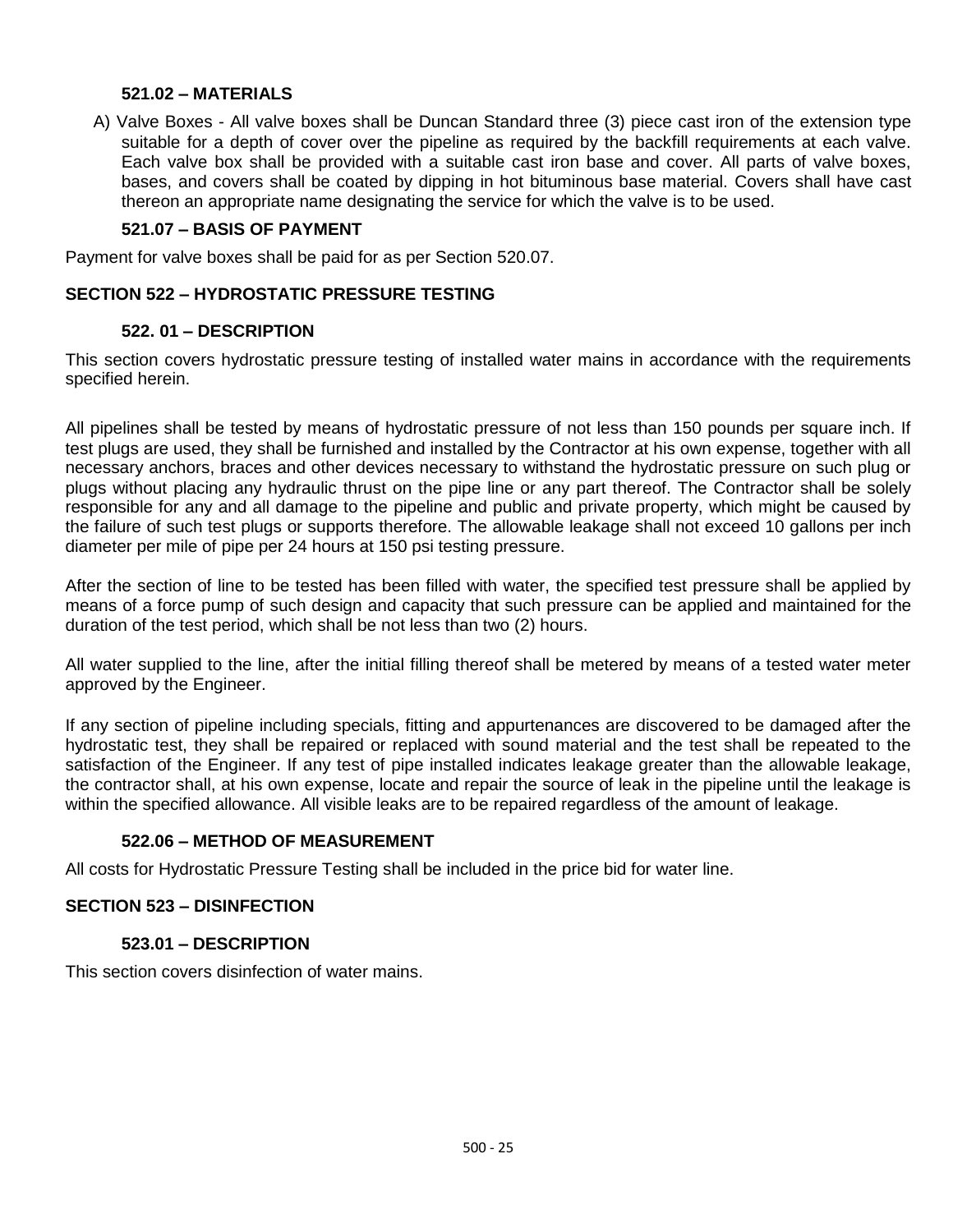# **523.04 – CONSTRUCTION METHODS**

# **523.04.01 – GENERAL**

- A) Water Mains -All new water mains shall be disinfected before they are placed in service. All water mains taken out of service for inspecting, repairing, or other activity that might lead to contamination of water shall be disinfected before they are returned to service. All work shall comply with AWWA C-651 Standard for Disinfecting Water Mains.
- B) Continuous-feed method disinfection per AWWA 651, Sec. 4.4.3 shall be used only. Contractor shall be responsible for collecting all water drained from the existing water main and from the new water main and disposing of it in accordance with all appropriate State and Federal regulations.

# **523.04.02 – FLUSHING**

The Contractor shall perform preliminary flushing with potable water at a velocity of not less than two and onehalf feet per second (2½-fps).

# **523.04.03 – DISINFECTION**

The disinfection of the pipeline and the bacteriologic and chemical tests shall be provided by the Contractor. The Contractor shall furnish the necessary equipment and materials for disinfection and testing. The Contractor shall furnish labor to make the necessary connections and shall provide any temporary drainage measures for disposal of the flushed water. Contractor shall obtain safe bacteriological samples on two consecutive days before placing the waterline into service.

# **523.06 – METHOD OF MEASUREMENT**

All costs of Disinfection shall be included in the price bid for water line. Contractor shall provide all material including disinfectants, flushing, dechlorination, disinfection, hydrostatic pressure testing, labor, tools, equipment and incidentals necessary to complete this item of work. All necessary water for flushing shall be provided by the City.

# **SECTION 524 – DUCTILE IRON PIPE (DIP)**

# **524.01 – DESCRIPTION**

This section covers ductile iron pipe and fittings, for pressure applications, intended to be used for conveyance of potable water, in sizes six inches (6") through twelve inches (12").

# **524.02 – MATERIALS**

# **524.02.01 – GENERAL**

All ductile iron pipe and fittings and installation of same shall conform to the requirements of the following standards listed below or as modified herein.

A) ANSI/AWWA C-150/A 21.50, Thickness design of Ductile Iron Pipe

B) ANSI/AWWA C-151/A 21.51, Ductile Iron Pipe, Centrifugally Cast

C) ANSI/AWWA C-111/A 21.11, Rubber Gasket Joints for Ductile Iron and Gray Iron Pressure Pipe and Fittings.

D) ANSI/AWWA C-104/A 21.4, Cement Mortar Lining for Ductile Iron Pipe for Water.

E) ANSI/AWWA C-600, Installation of Ductile Iron Water Mains and Their Appurtenances.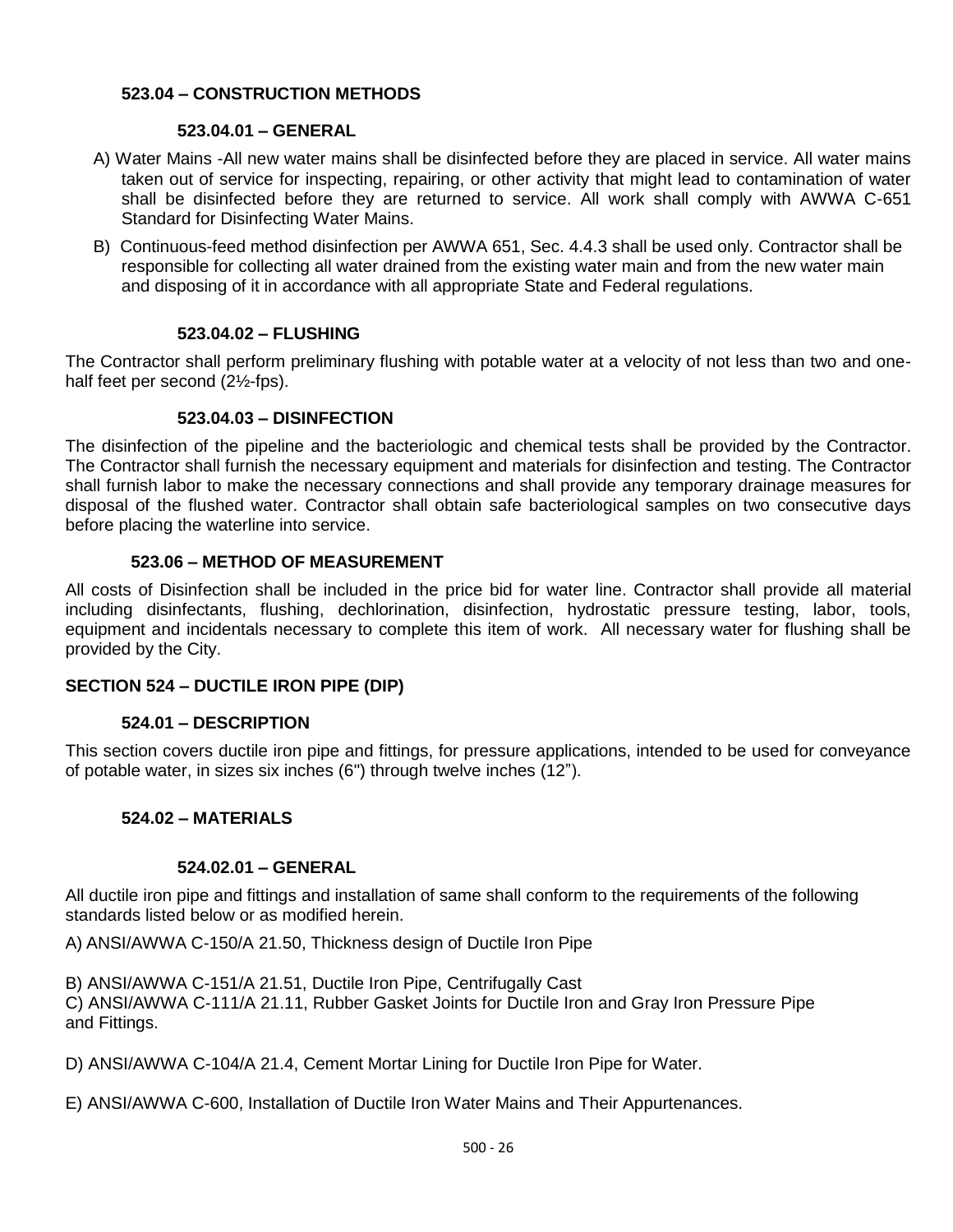F) ANSI/AWWA C-115/A 21.15, Flanged Ductile Iron Pipe with Threaded Flanges.

G) ANSI/AWWA C-116/A 21.16, Protective Fusion-Bonded Epoxy Coatings for Interior and Exterior surface of Ductile Iron and Gray Iron Fitting

H) ANSI/AWWA C-153/A 21.53, Ductile Iron Compact Fittings

I) NSF/ANSI 61, Drinking Water System Components –Health Effects

# **524.02.02 – SUBMITTALS**

The Contractor shall submit the following and shall receive approval of same from the Engineer prior to incorporating any materials into the work.

Review and approval of the Contractor submittals, by the Engineer, shall not be construed in any way as relieving the Contractor and the manufacturers of their responsibilities for manufacturing ductile iron pipe and fittings as described herein.

- A) General Detail drawings of pipes, specials, fittings, and joints.
- B) Certification Type "A" and "D" certification for pipe, specials, fittings, gaskets, and lining material pursuant to, but not limited to, applicable standards in Section 524. The affidavits of compliance and test reports shall be certified by a registered professional engineer.
- C) Copies The Contractor shall provide three (3) copies of all submittals.

# **524.02.03 – DESIGN BASIS**

- A) General All ductile iron pipes are designed in accordance with AWWA C-150/ANSI 21.50. The designs are based on prism load of ordinary clay backfill with a unit weight of one hundred twenty pound per cubic feet (120 pcf), maximum horizontal ring deflection of three (3%) percent, design factor safety of two (2), and for AASHTO HS-20 truck highway (HWY) or Cooper axle E-80 railroad (RR) live loading conditions.
- B) Depth of Cover The minimum design depth of cover shall be five (5') feet. Pipe to be installed inside a casing shall be designed for full cover including live load (a single H-20 or Railroad E-80) neglecting the casing.
- C) Deflection The allowable defection for the specified mortoar ling system is three (3%) percent. Deflection calculation is in accordance with AWWA C-150.
- D) Bending and Hoop Stresses -The bending and hoop stress requirements are met in accordance with AWWA C-150.
- E) Buckling

a. Buried Installations - The controlling load for buried pipes is determined from the greater of hydrostatic and earth loads plus vacuum or hydrostatic and earth load plus live load with a factor of safety of two (2.0) as determined in accordance with Section 6.3 of AWWA M-11. It is assumed that the groundwater level is equal to natural ground surface and the ground is fully saturated.

b. Unburied Installations - For unburied pipes, the internal collapsing vacuum pressure is used in determining the minimum wall thickness(es) in accordance with equation 4-2 of AWWA M11 for a factor of safety of 1.5 against buckling. The Possion's ratio is 0.28 and modulus of elasticity is 52 x 10 psi.

c. Vacuum Pressure - For both buried and unburied installations, the internal collapsing vacuum pressure is taken as 14.7 psi.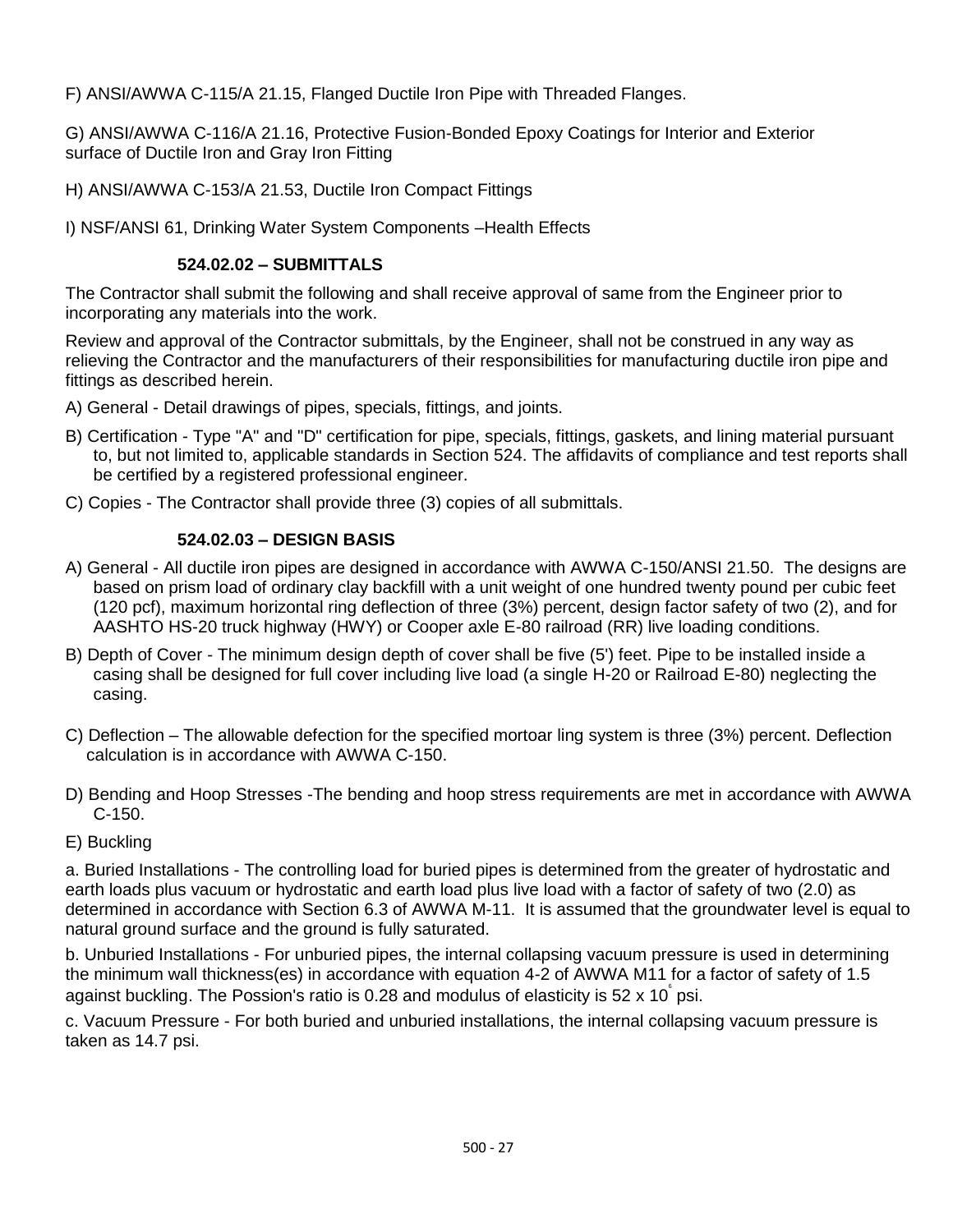# **524.02.04 – MINIMUM PIPE DESIGN FOR DUCTILE IRON PIPE**

Unless otherwise specified, ductile iron pipe and fittings for buried installations, including boring, shall have the following minimum nominal thickness(es), shown below.

For boring, installations, the minimum pipe design shall be equal to or greater than the minimum pipe design on either side of the installation.

| Minimum Pipe Design for Ductile Iron Pipe |                                   |                      |
|-------------------------------------------|-----------------------------------|----------------------|
| Pipe Size (inches)                        | Nominal Push on Joint             | <b>Flange Joints</b> |
|                                           | Class 53<br><b>Wall Thickness</b> |                      |
|                                           | Class 50 (Inches)                 | (inches)             |
| ิ ก"                                      | 0.25"                             | 0.34"                |
| 8"                                        | 0.27"                             | 0.36"                |
| 10"                                       | 0.29"                             | 0.38"                |
| 12"                                       | 0.31"                             | 0.40"                |

# **524.02.06 – PIPE JOINTS AND FITTINGS**

- A) General All specials and fittings may be used with push-on, mechanical, or flanged joints conforming to the requirements of AWWA/ANSI C-110/A 21.16. Fittings with push-on joints shall be installed with thrust blocks. Mechanical joints shall be adequately protected against unbalanced forces. All joints shall have the same pressure rating as the pipe of which they are a part and shall meet the requirements of AWWA/ANSI C-111/A 21.11. All pipe shall be marked in accordance with Sec. 4.7 of AWWA C-151.
- B) Push-on Joints Push-on joints are a rubber gasket compression type joint meeting the requirements of AWWA C-111. Push-on joints shall have a deflection capability of three degrees (3˚).
- C) Mechanical Joints A mechanical joint is a bolted joint of the stuffing-box type. Each joint shall consist of a bell that is cast integrally with the pipe or fitting and provided with an exterior flange having bolt holes or slots, and a socket with annular recesses for the sealing gasket and the plain end of the pipe or fitting, a pipe or fitting plain end, a sealing gasket, a follower gland with bolt holes, and T-head and hexagonal nuts.
- D) Flanged Joints The flanged joints for ductile iron pipe shall be in accordance with AWWA C-111. Bolts, gaskets, and installation shall meet the requirements of AWWA C-115, Appendix A. The flanged joints for specials and fittings shall meet the requirements of AWWA C-110.

The flanges shall be rated for two hundred fifty (250 psi) pounds per square inch working pressure with bolthole drillings as for Class 125 flanges for service at temperatures ranging from twenty degrees (20˚) to one hundred fifty degrees F (150˚F) are pressure temperature rated for one hundred fifty (150) to two hundred pounds per square inch (200 psi) as shown in ANSI B 16.1. All flanged joints shall be made with single piece, red rubber gaskets one-eighth (1/8") inch thick. Gaskets shall be full face for exposed installations and ring type or full faced for buried service meeting AWWA C-110, Appendix A requirements. As directed by the Engineer or shown on plans, flange joints meeting the requirements of ASME/ANSI B-16.1 may be used.

E) Mechanical Joint Restraints -

Mechanical Joint Restraints may be used only at locations approved by the Engineer. Typical examples where the Engineer may permit use of Mechanical Joint Restraints are: creek crossings, locations where excavation depth exceeds five feet and bends greater than 22 1/2° are required to match new pipe to existing pipes and locations where required connections or other laying conditions do not permit sufficient time to complete thrust blocks prior to returning water mains to service.

Mechanical Joint Restraints will not be used in lieu of thrust blocks.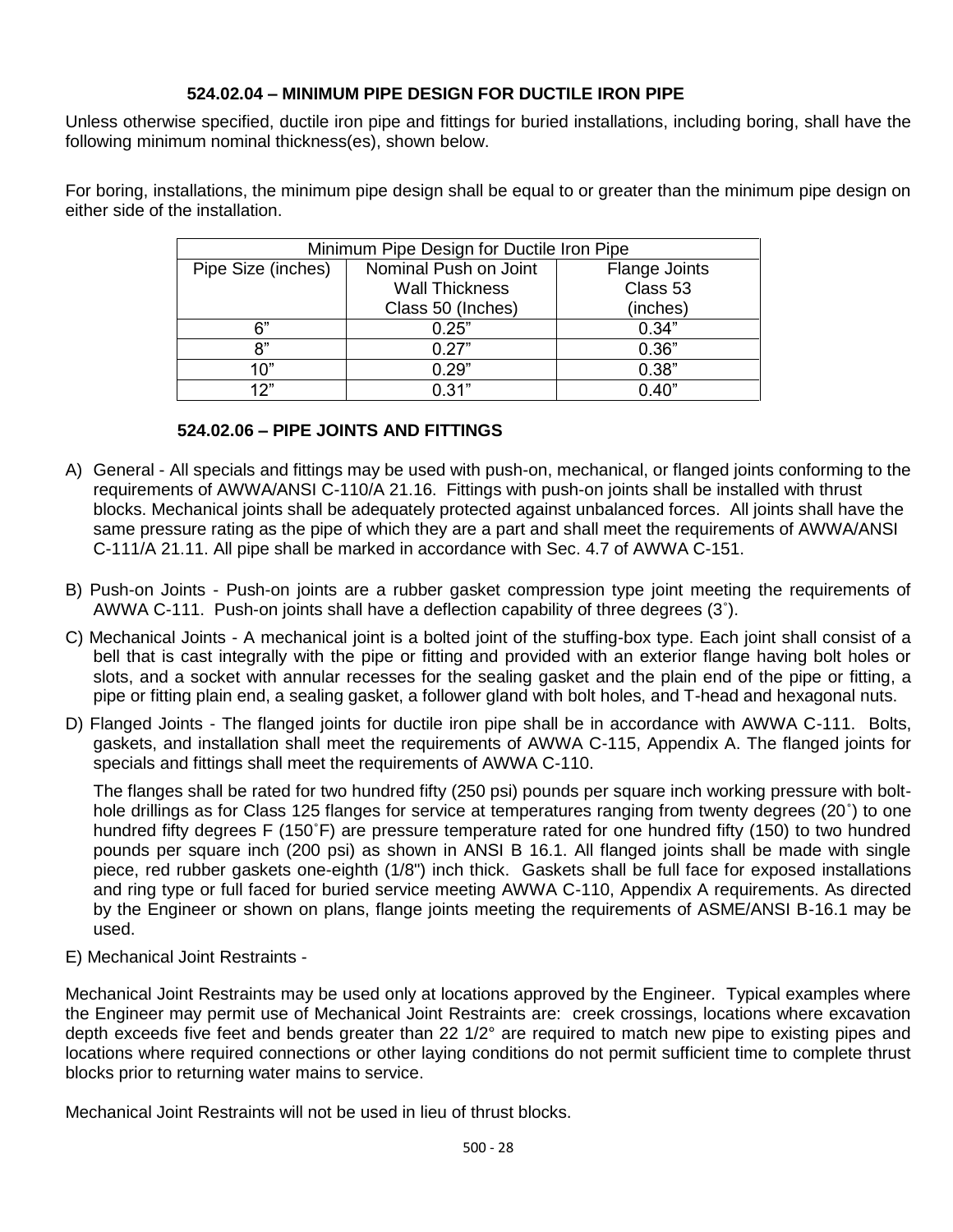Mechanical Joint Restraints, if permitted, shall be as follows or approved equal. Mechanical Joint Restraints such as Ford Meter Box Company Uni-Flange Retainer Glands, EBAA Iron Sales Mega-Lug Series 1100 and other models that require set screws or bolts in direct contact with the pipe will not be permitted for use on PVC pipe.

| <b>Restrained Joints</b>    |           |                                         |
|-----------------------------|-----------|-----------------------------------------|
| Company                     | Size      | Type                                    |
| American Cast Iron Pipe Co. | 6" to 12" | Flex-Ring                               |
| <b>EBAA Iron Sales Co.</b>  | 6" to 12" | Mega-Lug Series 1100                    |
| Ford Meter Box Co.          | 6" to 12" | Uni-Flange                              |
| US Pipe and Foundry Co.     | 6" to 12" | TR-Flex                                 |
| N/A                         | 6" to 12" | $\frac{3}{4}$ " all thread with Duc Lug |
|                             |           |                                         |

F) Sleeve Couplings - All sleeve couplings, except as noted on the plans or otherwise specified, shall be restrained with tie rods and shall be designed for the pipe design pressure and maximum allowable stress not to exceed sixty-five percent (65%) of minimum yield strength of steel used. Sleeve couplings shall be:

| Dresser Style 38                   |  |
|------------------------------------|--|
| <b>Rockwell Steel Coupling 511</b> |  |
| <b>Smith Blair</b>                 |  |
| <b>Approved Equal</b>              |  |

Sleeve Couplings shall be compact fittings meeting the requirements of AWWA C-153 and AWWA C-110

# **524.02.07 – COATING AND LINING**

- A) Exterior Coating The exterior of ductile-iron pipe, specials and fittings shall be coated with the asphalt coating in accordance with AWWA C-151, Section 516. The coating shall have a minimum thickness of one (1) mil. The finished coating shall be smooth, continuous and strongly adherent to the pipe. Any damage to the outside coating during shipping, storage, handling and installation shall be field repaired with a fresh coating in accordance with the manufacturer's recommendations.
- B) Interior Lining Unless otherwise called for on the plans or specified, the interior of ductile-iron pipe, specials and fittings shall be cement mortar lined in the shop, with centrifugally spun lining in accordance with AWWA C-104. The Portland cement for cement mortar lining shall be in accordance with the requirements of ASTM C-150, Type I cement. Field repair of lining shall be made in accordance with AWWA C-104, Section 4-7.2.

# **524.02.08 – CORROSION PROTECTION**

When specified or called for on the plans, all ductile-iron pipe, specials, fittings and other appurtenances shall be polyethylene encased in accordance with AWWA C-105/ANSI A 21.5. Exposure to sunlight of polyethylene wrapped pipe shall be kept to a minimum to prevent deterioration of polyethylene. Damage to polyethylene wrapping shall be prevented during backfilling operations. The minimum thickness for polyethylene is eight (8) mils.

# **524.05 – SOURCE QUALITY CONTROL TESTING**

A) Ductile Iron Pipe shall be tested at the manufacturer's plant by the manufacturer in accordance with Sec. 5.2 of AWWA C-151.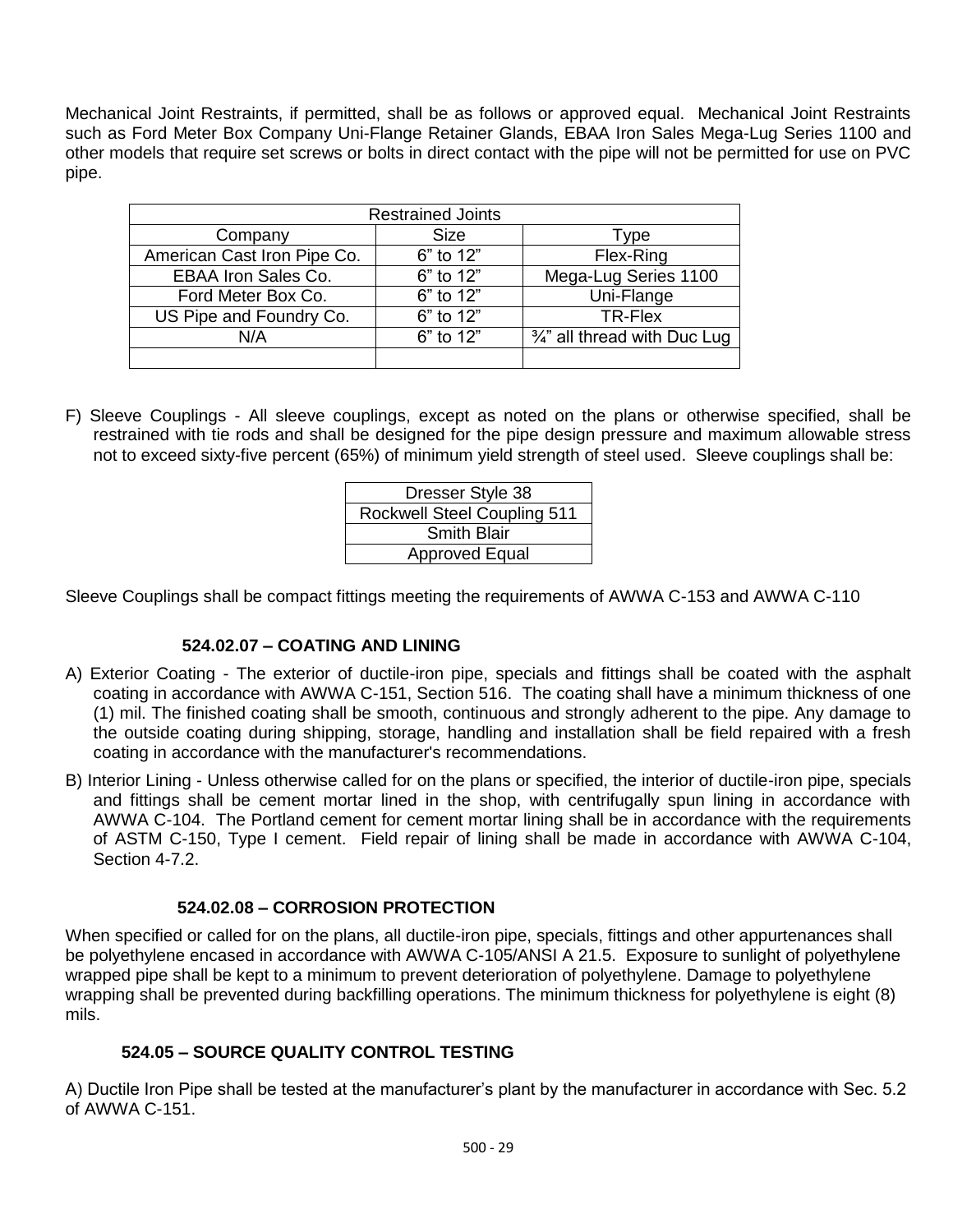B) Ductile Iron fittings shall be tested at the manufacturer's plant by the manufacturer in accordance with Sec. 5.2 of AWWA C-153.

C) Joint Testing – Joints shall be tested and meet the performance requirements established in AWWA C-111/ANSI A 21.11, Section 11-9 and as modified herein. The working pressure rating of the joint shall be established by subjecting the joints to three (3%) percent of the pipe produced to hydrostatic pressure of twice the rated working pressure, but in no event less than twice the minimum working pressure rating shown below. At least two (2) joints shall be hydrostatically tested at a deflected angle of the degrees (3˚) at the above specified pressure rating.

The minimum working pressure ratings for joints shall be 350 psi.

D) Contractor shall provide certifications stating the pipe and fittings meet these requirements.

E) Welding - All welding shall be done by qualified welders. The ductile-iron pipe manufacturer shall be responsible for quality control and testing of all welding done in the plant during fabrication of special fittings.

Inspection - The City retains the right to inspect the pipe, specials and fittings, all work performed and materials furnished, at the manufacturer's plant and at the project site and to independently monitor the fabrication of the pipe, specials and fittings. Such inspection shall not relieve the Contractor or the manufacturer of their responsibilities to furnish material and perform work in accordance with these specifications.

# **524.06 – METHOD OF MEASUREMENT**

Payment shall be made pursuant to Section 505 for water line.

# **524.07 – BASIS OF PAYMENT**

Such payment shall be compensation in full for furnishing all materials, labor, equipment, tools and incidentals, and for performing the work in accordance with these specifications.

# **SECTION 525 – POLYVINYL CHLORIDE (PVC) PIPE**

# **525.01 – DESCRIPTION**

This section covers polyvinyl chloride (PVC) pipe for pressure applications, intended to be used for conveyance of potable water, in sizes six inch (6") through twelve inch (12") diameter.

# **525.02 – MATERIALS**

PVC pipe shall be produced by extrusion from Class 12454-A or 12454-B PVC compound providing a hydrostatic design basis (HDB) of four thousand pounds per square inch (4,000 psi).

# **525.02.01 – GENERAL**

All PVC pipe and installation of same shall conform to the requirements of the following standards listed below or as modified herein.

AWWA C605 – Underground Installation of Polyvinyl Chloride (PVC) Pressure Pipe and Fittings for water

AWWA C-900-PVC pressure pipe, 4 inch through 12 inch for water distribution.

AWWA M-23 – PVC pipe Design and Installation.

ASTM D-2774-Recommended Practice for Underground Installation of Thermoplastic Pressure Piping.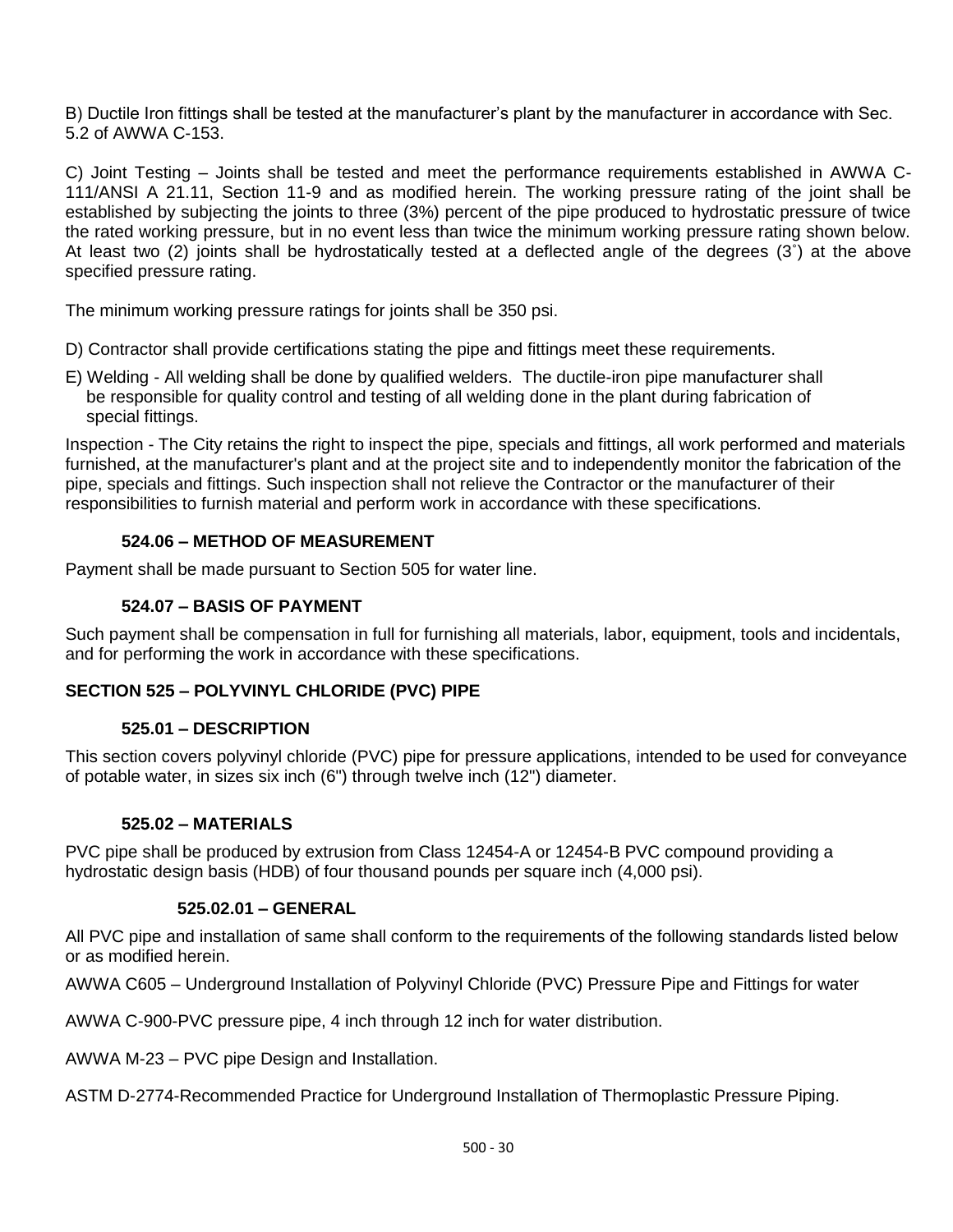ASTM D-2827-Method for Obtaining Hydrostatic Design Basis for Thermoplastic Pipe Materials.

ASTM D-3139-Specifications for Joints for Plastic Pressure Pipes Using Flexible Elastomeric Seals.

ASTM F-477-Specification for Elastomeric Seals (Gaskets) for Joining Plastic Pipe.

NSF 14-Plastic Piping System Components and Related Materials. PPI TR3-Policies and Procedures for Developing Recommended Hydrostatic Design Stresses for Thermoplastic Pipe Materials.

NSF/ANSI 61 Drinking Water System Components – Health Effects.

# **525.02.02 – SUBMITTALS**

The Contractor shall submit the following and shall receive approval of same from the Engineer prior to incorporating any materials into the work.

Review and approval of the Contractor submittals, by the Engineer, shall not be construed in any way as relieving the Contractor and the manufacturers of their responsibilities for manufacturing PVC pipe and fittings as described herein.

- A) General -Detail drawings of pipes
- B) Certification Type "A" and "D" certification for pipe, specials, fittings, gaskets, and lining material. The affidavits of compliance and test reports shall be certified by a registered professional engineer.
- C) Guides The manufacturer's pipe installation guide, standard pipe material repair guide, and written quality control manual shall be provided by all suppliers who have not previously provided same to the City of Duncan, or if same has been revised since last provided to the City of Duncan.
- D) Mill Test Reports Mill test reports of materials used in the fabrication of pipe.
- E) Copies The Contractor shall provide three (3) copies of all submittals.

# **525.02.03 – DESIGN BASIS**

- A) General The PVC pipe is designed in accordance with AWWA M23, or as modified herein, and shall conform to DR 14.
- B) Depth of Cover The minimum design depth of cover shall be five feet (5'). The pipe to be installed inside a casing shall be designed for full cover including live load (a single H-20 or Railroad E-80) neglecting the casing.
- C) Allowable Stresses For pipes six (6") inches through twelve 12" inches, the allowable design stress is sixteen hundred pounds per square inch (1,600 psi), as established per AWWA C-900.
- D) Dimension Ratio (DR) Pipe DR shall be DR 14.
- E) Deflection The allowable deflection is five (5%) percent of the nominal diameter. Deflections are determined based on the following:
	- a. Deflection lag factor  $= 1.0$
	- b. Bedding Constant  $= 0.10$
	- c. Modulus of soil reaction,  $E' = 1000$  psi

d. Earth load considered is the prism load of ordinary clay backfill with a unit weight of one hundred and twenty (120 pcf) pounds per cubic foot, compacted to 90% density (ASTM D-698).

e. A highway live loading of AASHTO HS-20 truck, or railroad live loading of Cooper Axle E-80.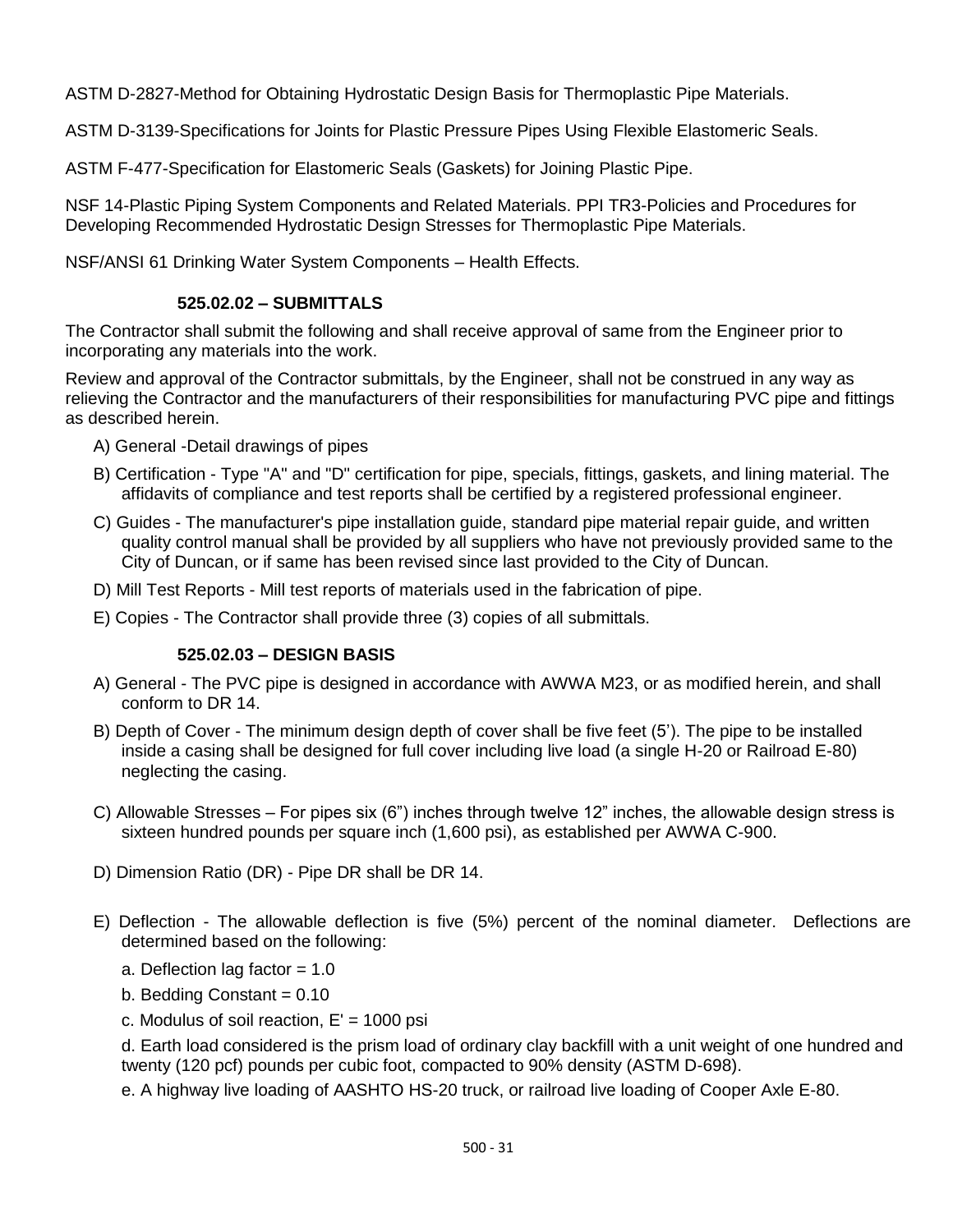# **525.02.04 –DIMENSION RATIO (DR)**

PVC pipe for buried installations including boring, shall have dimension ratio (DR 14).

For boring installations, the minimum dimension ratio shall be equal to or greater than the minimum dimension ratio on either side of the installation.

#### **525.02.05 – DIMENSIONS**

All PVC pipe shall have Cast-Iron-Pipe equivalent (C.I.) outside diameter (O.D.) dimensions.

#### **525.02.06 – PIPE JOINTS AND FITTINGS**

A) Fittings for use with PVC pipe shall conform to provisions of AWWA C110/A21.10 and shall be short-bodied style. Fittings shall be mechanical joint type. Pressure rating shall conform to the requirements of Section 524.02.06 for ductile iron pipes and fittings. The outside coating for fittings shall conform to the requirements of Section 524.02.07.

B) Mechanical Joint Restraints -

Mechanical Joint Restraints may be used only at locations approved by the Engineer. Typical examples where the Engineer may permit use of Mechanical Joint Restraints are: creek crossings, locations where excavation depth exceeds five feet and bends greater than 22 1/2° are required to match new pipe to existing pipes and locations where required connections or other laying conditions do not permit sufficient time to complete thrust blocks prior to returning water mains to service.

Mechanical Joint Restraints will not be used in lieu of thrust blocks.

Mechanical Joint Restraints, if permitted, shall be as follows or approved equal. Mechanical Joint Restraints such as Ford Meter Box Company Uni-Flange Retainer Glands, EBAA Iron Sales Mega-Lug Series 1100 and other models that require set screws or bolts in direct contact with the pipe will not be permitted for use on PVC pipe.

| <b>Restrained Joints</b>    |           |                              |
|-----------------------------|-----------|------------------------------|
| Company                     | Size      | Type                         |
| American Cast Iron Pipe Co. | 6" to 12" | Flex-Ring                    |
| Ford Meter Box Co.          | 6" to 12" | Uni-Flange                   |
| US Pipe and Foundry Co.     | 6" to 12" | TR-Flex                      |
| N/A                         | 6" to 12" | 3/4" all thread with Duc Lug |

# **525.03 – SOURCE QUALITY CONTROL TESTING**

- A) Polyvinyl chloride Pipe shall be tested at the manufacturer's plant by the manufacturer in accordance with Sec. 5.1 of AWWA C-900.
- B) Ductile Iron Fittings shall be tested in accordance with Section 524.05 B)
- C) Contactor shall provide certifications stating the pipe meets the requirements of these specifications.

# **525.04 – CONSTRUCTION METHODS**

The owner retains the right to inspect the pipe, specials and fittings, all work performed and materials furnished at the manufacturer's plant and at the project site and to independently monitor the fabrication of the pipe, specials and fittings. Such inspection shall not relieve the Contractor or the manufacturer of their responsibilities to furnish material and perform the work in accordance with these specifications.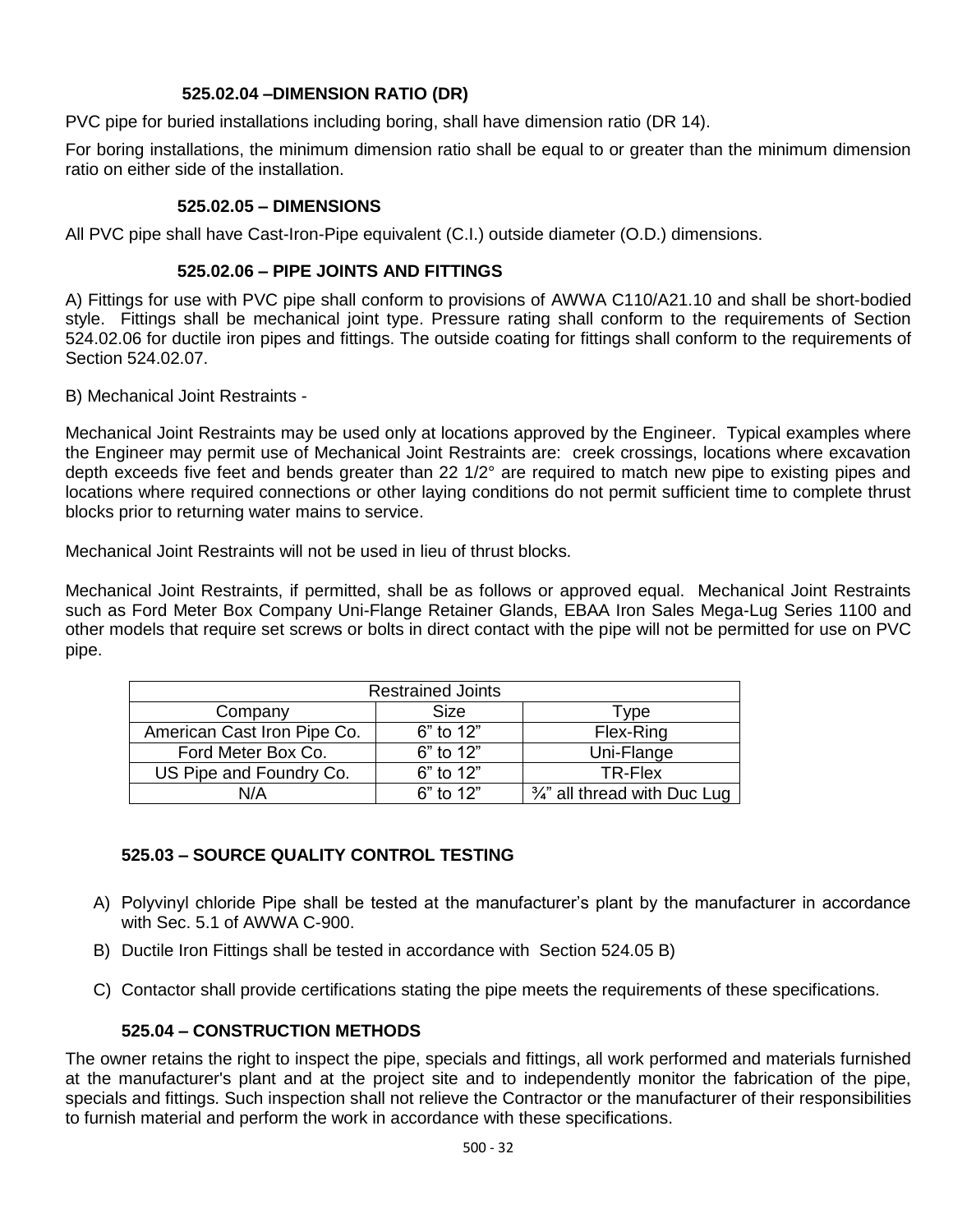During backfill of PVC pipe, the contractor shall place a locator wire along with the pipe in accordance with the standard drawings. The wire is to be placed continuously throughout the extent of the pipeline. Wire shall be copper 14 AWG single conductor type THHN or THWN. All field splices shall be in waterproof couplings for underground installations. Wire shall extend up into valve boxes and other access points as directed by the Engineer. Cost of locator wire shall be included with the price bid for water line.

# **525.05 – DISINFECTION AND HYDROSTATIC PRESSUE TESTING**

Disinfection and Hydrostatic Pressure Testing shall be accomplished in accordance with Section 522 and Section 523.

# **525.07 – BASIS OF PAYMENT**

Payment shall be made pursuant to Section 505.

# **SECTION 526 – TRACE WIRE INSTALLATION**

# **526.01 - GENERAL**

This Section governs trace wire installation on PVC water mains. A 14 gauge or larger trace wire shall be installed on all PVC water mains.

Typical hydrant branches, that are perpendicular to the water main, do not require trace wire. Trace wire shall be installed on non-typical hydrant branches (i.e. dog-legged hydrant branch).

Take care to protect the wire insulation and repair it with electrical tape if the coating is damaged.

Refer to the standard drawings for additional details.

# **526.02 - APPROVED TRACE WIRE MATERIAL**

a. Trace wire for direct bury installations shall be #14 AWG Copper Clad Steel wire as manufactured by Copperhead Industries, LLC #14 AWG solid Copper wire with 30 mil high molecular weight polyethylene insulation as manufactured by Agave Wire LTD, or approved equal.

b. Valve Box Top Sections

c. Direct Bury Wire Nuts (Dryconn Direct Bury Wire Nut (10444) manufactured by King Innovation, DBY-6 or DBR-6 as manufactured by 3M or approved equal).

d. Direct Bury Lug (Dryconn Direct Bury Lug as manufactured by King Innovation or approved equal).

# **526.03 - TRACE WIRE CONNECTIONS**

**Joining Ends of Trace Wire:** Connections into existing trace wire, connections between one spool of trace wire to another, and other similar connections shall be made using a direct bury wire nut.

When connecting trace wire ends together, strip 5/8" of insulation from the end of each wire. Insert the two ends firmly into the direct bury wire nut. Twist the wire nut clockwise while pushing the wires firmly into the nut. Do not over torque. Tie the wires in a knot.

**Joining Trace Wire - Branch to Main:** Connections of trace wire at tees, crosses, and at locations where the trace wire will be brought to the surface shall be conducted using a direct bury lug.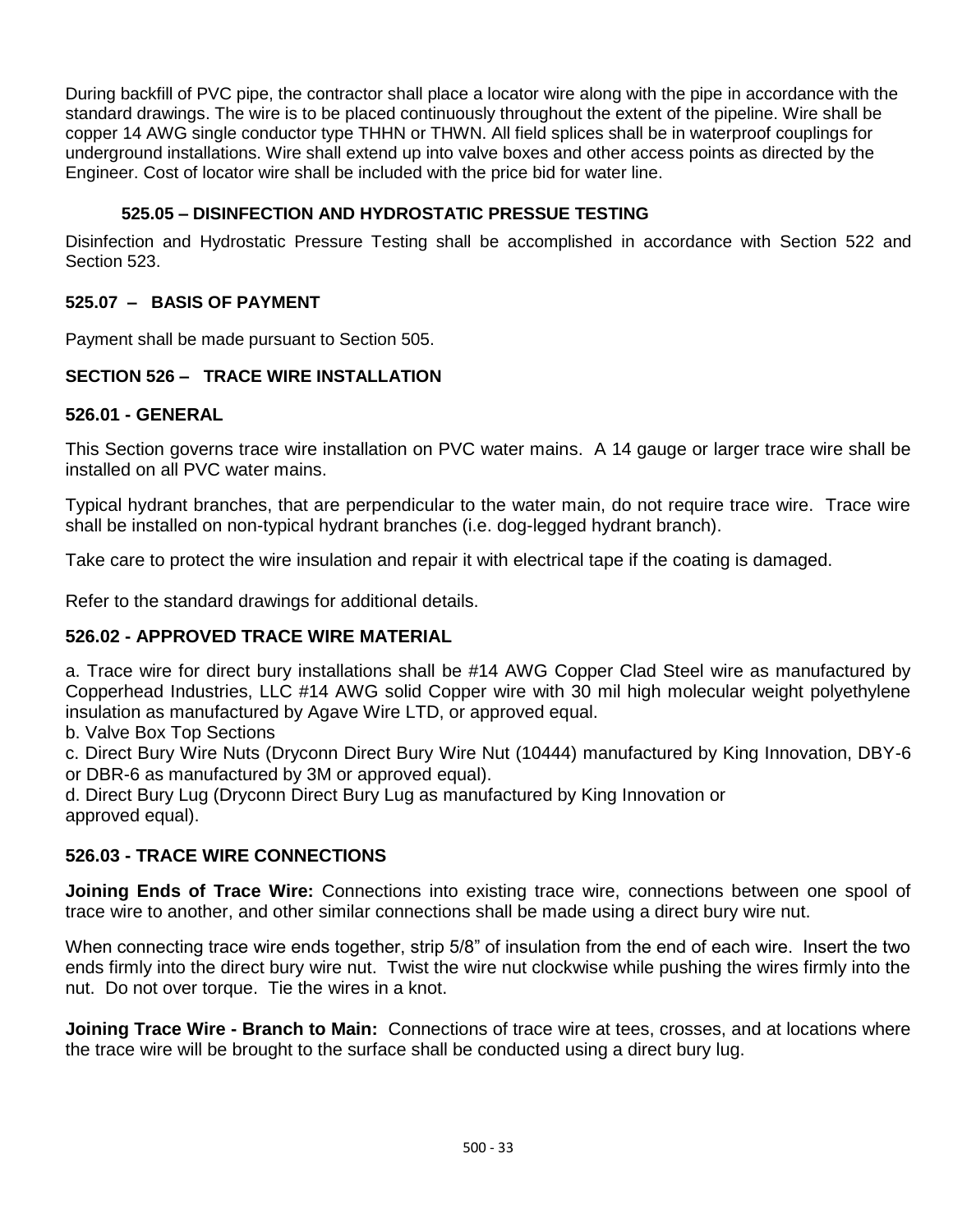# **526.04 - INSTALLATION**

Trace wire shall be installed in a continuous fashion. Install trace wire on top of water main and secure to main every five (5) feet with electrical tape.

Bring trace wire to surface at every valve box, and dead end and as called out in the drawings. Trace wire shall be brought to the surface at least every five hundred (500) feet. Take care not to damage the wire coating. Repair damaged coating with electrical tape.

# **Trace Wire in a Valve Box**

Trace wire shall be brought to the surface in a separate meter box. The trace wire shall be brought to the surface according to standard drawings.

# **SECTION 528 – STEEL CASING PIPE**

#### **528.01 - DESCRIPTION**

This section covers steel pipe intended to be used as a casing pipe for boring installations.

#### **528.02 – MATERIALS**

#### **528.02.01 – SUBMITTALS**

The Contractor shall submit the following, provided that all applicable requirements are met, and that visual inspection at destination shows the workmanship and condition of material to be satisfactory.

- A) Type "A" certification for pipe
- B) Shop drawings of pipe, joints and seams
- C) Documentation of manufacturer's on-going quality control program.

#### **528.02.02 – GENERAL**

A) General -Steel pipe shall conform to ASTM A-139, Standard Specification for Electric-Fusion (ARC)- Welded Steel Pipe (NPS 4 and Over). The steel material shall be new, smooth wall, carbon steel, Grade B, with minimum sixty thousand pounds per square inch (60,000 psi) tensile strength, and minimum thirty-five thousand pounds per square inch (35,000 psi) yield strength.

The Pipe shall be straight seam pipe, shall be one hundred (100%) percent welded, and the weld's height over the outside wall surface shall be equal to or less than three-sixteenths (3/16") inch. All steel pipe shall be square cut and shall have a roundness such that the difference between the major and minor outside diameters shall not exceed one percent (1%) of the specified nominal outside diameter or one-fourth inch (¼"), whichever is less. The outside circumference must be within plus or minus  $(\pm)$  one percent (1%) of the nominal circumference or within plus or minus  $(\pm)$  one-half inch  $(\frac{1}{2})$ , which is less. The pipe shall have a maximum allowable straightness deviation in any ten foot (10') length of one-eighth inch (1/8"). Steel pipe joints shall be continuously welded with an approved butt weld. The welds shall attain the full strength of the pipe and shall result in a fully watertight section. The welded joints shall conform to the requirements of AWWA C-206.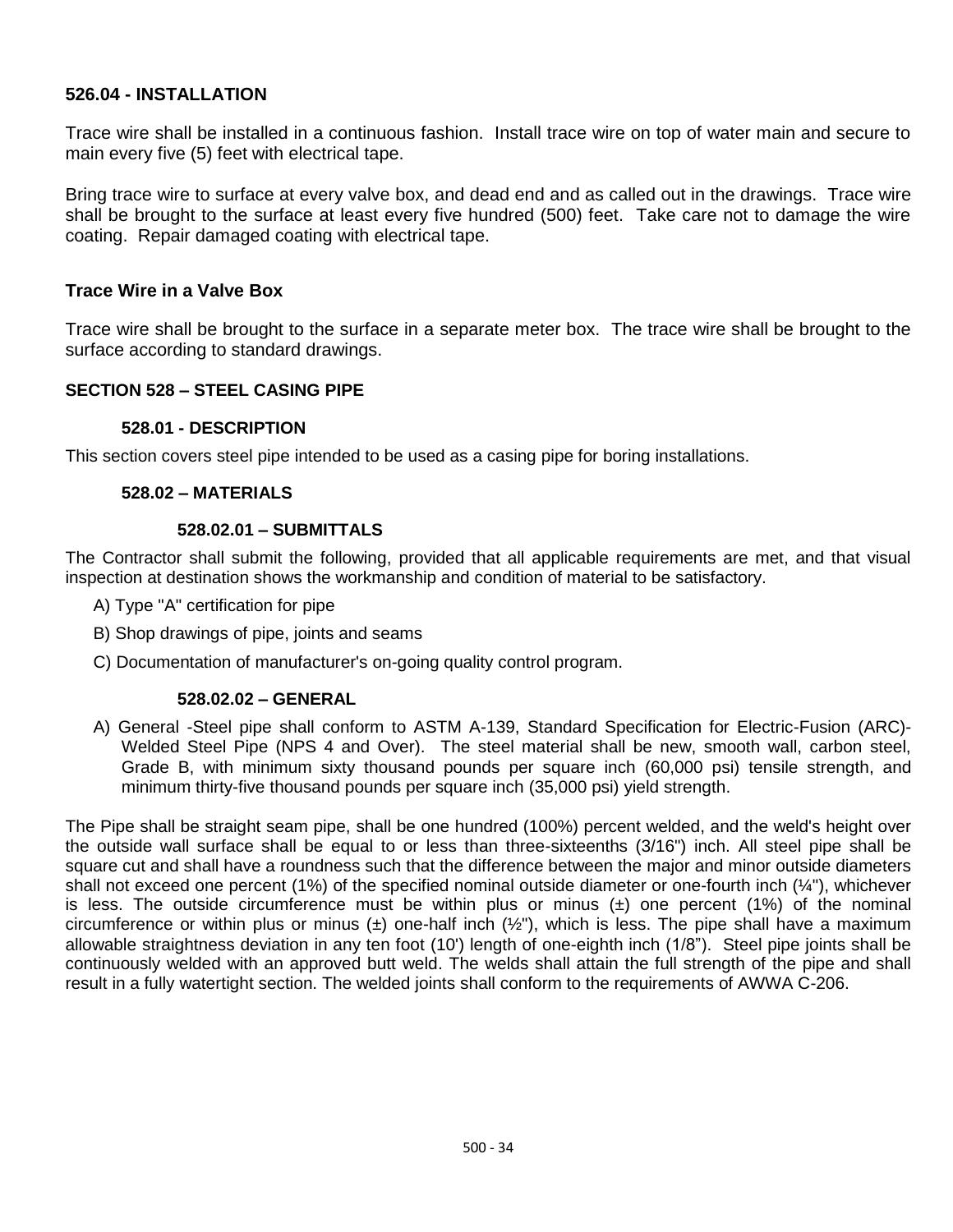- C) Boring Installation
- a. Casing Pipe Size Steel casing pipe shall have the follow minimum inside diameters:

| <b>Pipe Nominal Size (inches)</b> | <b>Casing Pipe Inside Diameter (inches)</b> |
|-----------------------------------|---------------------------------------------|
|                                   |                                             |
|                                   |                                             |
|                                   |                                             |
|                                   |                                             |

b. Casing Pipe Thickness - Steel casing pipe wall thickness shall be 3/8" minimum.

# **528.07 – BASIS OF PAYMENT**

Payment shall be made pursuant to the appropriate Section of 505.

# **532 – TAPPING SLEEVES**

# **532.01 - DESCRIPTION**

This section covers tapping sleeves intended to be used for tapping water mains.

# **532.02 - MATERIALS**

Tapping sleeves shall be manufactured in accordance with AWWA C-110 and equipped with gaskets made in accordance with AWWA C-111. Tapping Sleeve shall be Ductile Iron. Tapping sleeves shall be Mueller H-615 M. J. Tapping sleeve, or approved equivalent. Stainless Steel sleeves will not be permitted.

# **532.04 – CONSTRUCTION METHODS**

The installation shall conform to the recommendation of the manufacturer of the pipe being tapped. Tapping sleeves shall be pressure tested. Sleeves shall maintain 150 psi for a minimum of two hours.

# **532.06 – METHOD OF MEASUREMENTS**

Payment for "Tapping Sleeve" shall be included in the unit price bid per each for Tapping Valve and Sleeve. The price established shall be full compensation for furnishing and placing of all materials including tapping sleeve, labor, tools, equipment, and incidentals necessary to complete this item of work.

**532.07 – BASIS OF PAYMENT** The items measured as provided above will be paid for at the contract unit price bid:

(SIZE) TAPPING VALVE AND SLEEVE EA.

Such payment shall be compensation in full for furnishing all materials, labor, equipment, tools and incidentals, and for performing the work in accordance with these specifications.

# **SECTION 533 – TAPPING CLAMPS**

# **533.01 – DESCRIPTION**

This section covers tapping clamps used for tapping water mains.

# **533.04 – CONSTRUCTION METHODS**

A) General -Tapping clamps shall have a body with a threaded outlet, seal, and suitable means for attachment to the main. The body shall be made to conform to the outside configuration of the main. Tapping clamps shall be designed to provide a drip-tight connection when used as a service connection